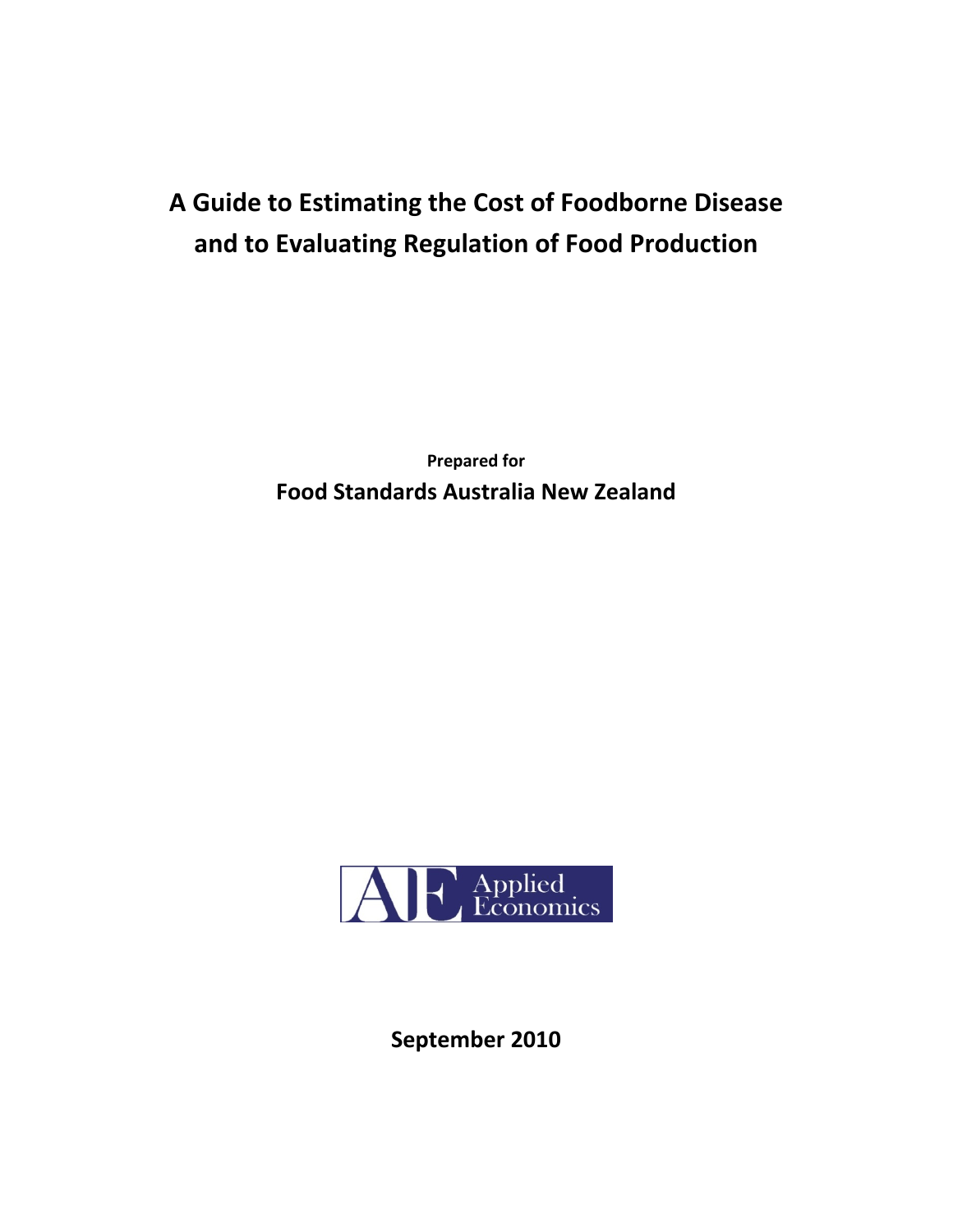## **Contents**

| <b>Executive Summary</b> |                                                               |                |
|--------------------------|---------------------------------------------------------------|----------------|
| $\mathbf{1}$             | Introduction                                                  |                |
| 1.1                      | <b>Objectives of Report</b>                                   | 4              |
| 1.2                      | Layout of Report                                              | $\overline{4}$ |
| $\mathbf{2}$             | <b>Overview of Issues and Valuation Methods</b>               |                |
| 2.1                      | Introduction                                                  | 5              |
| 2.2                      | <b>Classification of Costs</b>                                | $\overline{7}$ |
| 2.3                      | Valuation Principles especially for Households                | 9              |
| 2.4                      | <b>Further Valuation Issues</b>                               | 12             |
| 3                        | <b>Estimating the Costs of Foodborne Disease</b>              |                |
| 3.1                      | Government Regulation, Surveillance and Control Costs         | 13             |
| 3.2                      | <b>Business Costs</b>                                         | 14             |
| 3.3                      | <b>Health Care Service Costs</b>                              | 16             |
| 3.4                      | Loss of Workplace Output                                      | 18             |
| 3.5                      | <b>Other Costs to Households</b>                              | 18             |
| 4                        | <b>Specific Application Issues</b>                            |                |
| 4.1                      | Actual and Reported Disease Infection Rates                   | 19             |
| 4.2                      | <b>Indexation of Values</b>                                   | 20             |
| 4.3                      | Estimating Health Loss of Individuals with Disability Weights |                |
|                          | and Willingness to Pay                                        | 22             |
| 4.4                      | <b>Estimating Third Party Effects</b>                         | 23             |
| 4.5                      | Treatment of Risk and Uncertainty                             | 25             |
| 4.6                      | Timeframe of Analysis and Discount Rate                       | 25             |
| 4.7                      | <b>Break-even Points</b>                                      | 26             |
| 5                        | A Guide to Evaluation of Regulatory Change                    |                |
| 5.1                      | Introduction                                                  | 27             |
| 5.2                      | Key Problems and Issues                                       | 27             |
| 5.3                      | Establishing Base Case Foodborne Incidents and Costs          | 28             |
| 5.4                      | <b>Establishing Options</b>                                   | 28             |
| 5.5                      | <b>Estimates of Costs of Options</b>                          | 29             |
| 5.6                      | <b>Estimates of Benefits of Options</b>                       | 30             |
| 5.7                      | Other Issues and Conclusions                                  | 30             |
|                          |                                                               |                |

## **References** 31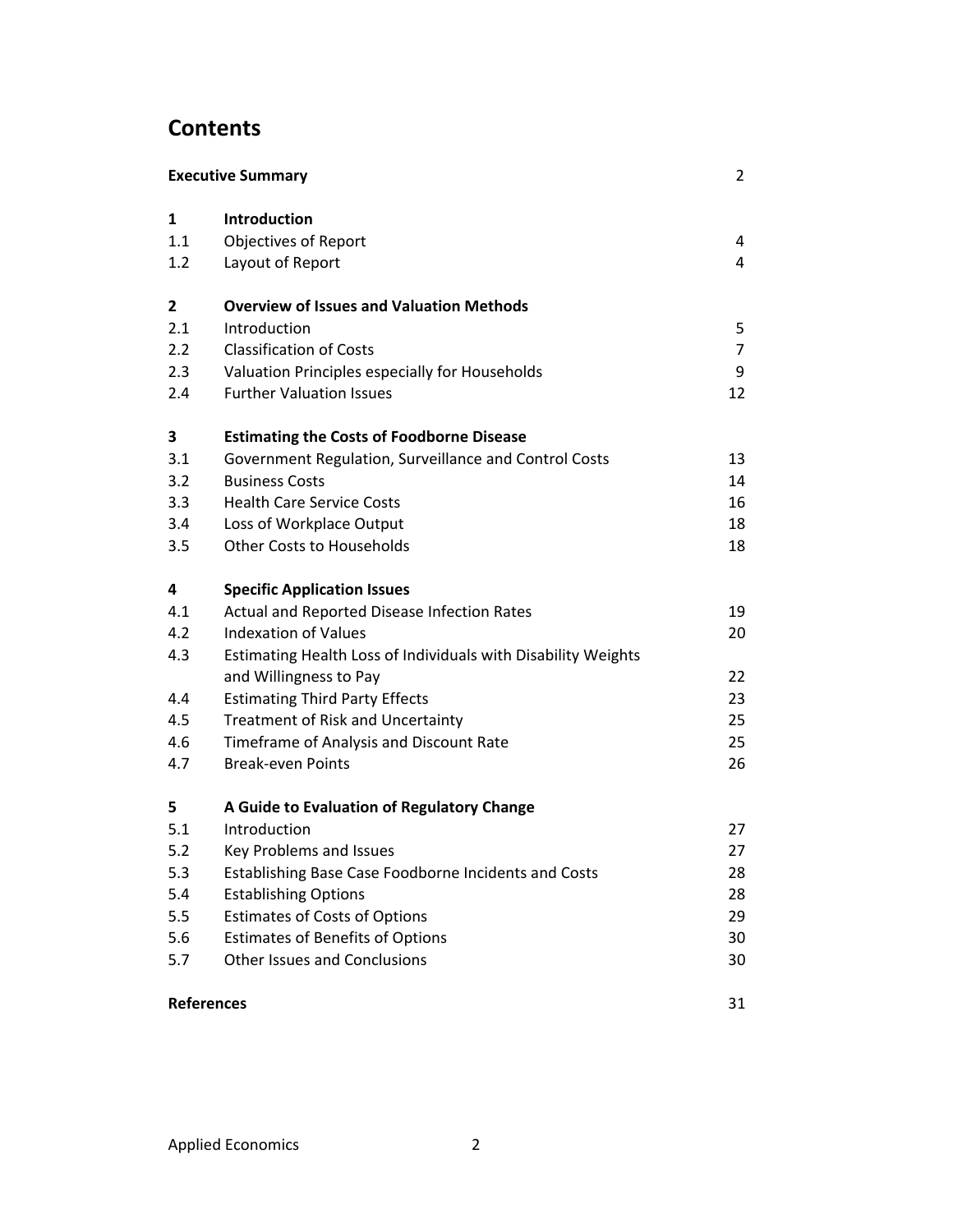## **Executive Summary**

This report aims to provide a guide to Food Standards Australia and New Zealand (FSANZ) on how to value the cost of foodborne illness. The principal purpose of the guide is to allow FSANZ to determine the cost savings from a proposed regulatory intervention.

The quantification of economic costs of foodborne diseases typically comprises four main steps. These are estimates of:

- 1. The total quantity of intestinal illnesses due to various pathogens (e.g. campylobacteriosis, salmonellosis, listeriosis etc.) by severity category.
- 2. The proportions of the illnesses caused by production, processing, distribution and preparation of food.
- 3. The main impacts of the illnesses for government, businesses and households.
- 4. Money values attached to each of these impacts.

Section 2 provides an overview of the process involved in making these estimates.

In Section 3 the report describes in more detail how to estimate the following major categories of costs of foodborne diseases.

- Government regulation, surveillance and control costs
- Business costs, i.e. compliance costs, costs of foodborne incidents and any other impacts on industry activity (loss of output is treated as a separate category)
- Health care service costs
- Loss of workplace output, including loss of earnings when a household is caring for a sick dependent
- Other costs to households, i.e. losses due to pain and suffering and reduced functionality and premature mortality.

The paper gives special attention to estimates of variable costs. These are important when estimating the impact of a change in standards.

Section 4 discusses some special costing issues highlighted in the brief. These include actual and reported disease rates, estimating the health loss of individuals using disability weights and willingness to pay principles, estimating third party effects, the treatment of risk and uncertainty and the timeframe for the analysis.

The final section provides a guide to the evaluation of regulatory change. This discusses identification of the issues, establishing the Base Case costs and the options, estimating the costs and benefits of the options, and dealing with other issues such as risk and distributional effects.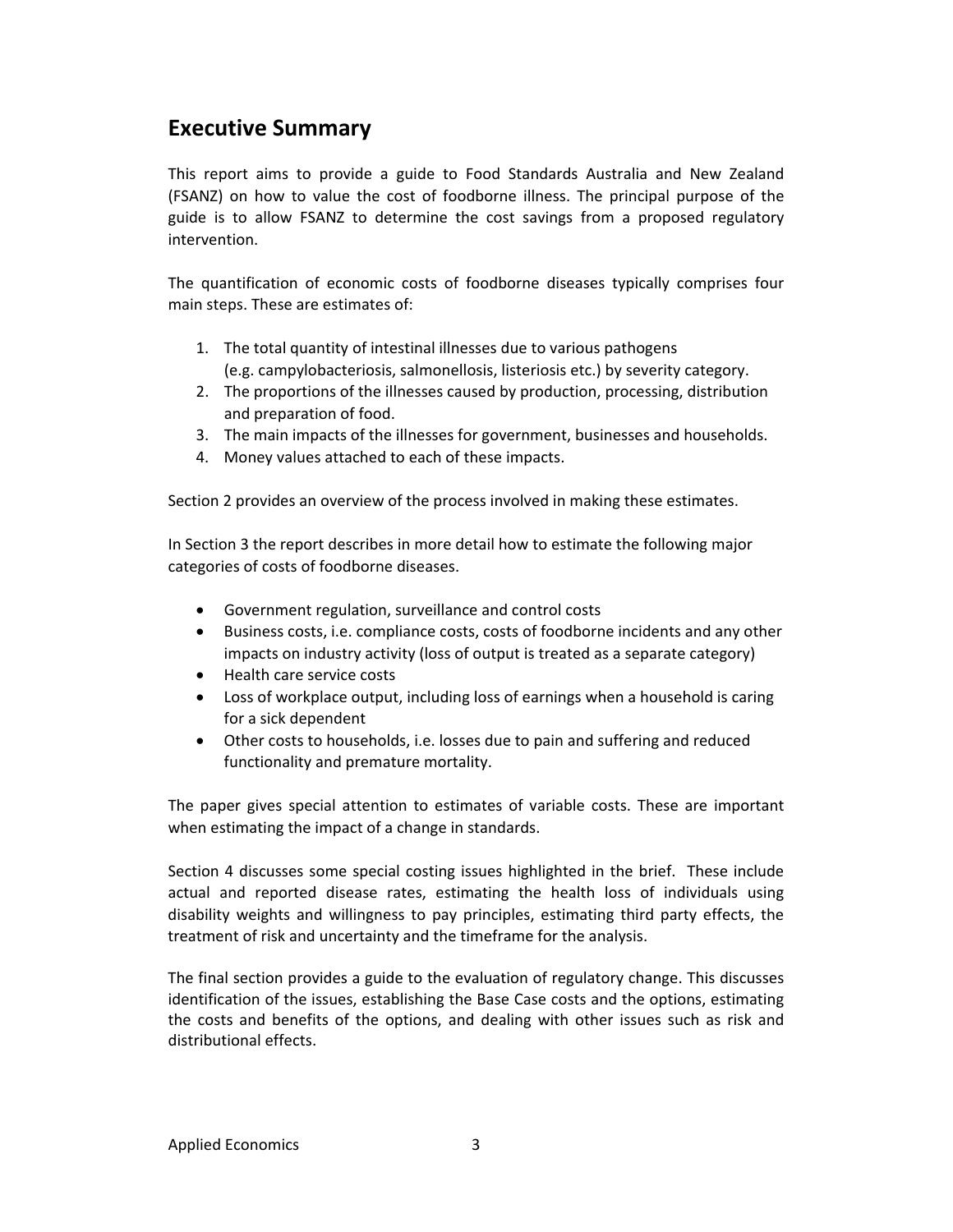## **1 Introduction**

## **1.1 Objectives of Report**

The report aims to provide a guide to Food Standards Australia and New Zealand (FSANZ) on how to value the cost of foodborne illness. The principal purpose of the guide is to allow FSANZ to determine the cost savings from a proposed regulatory intervention.

It may be noted that while the overall aim in the first sentence implies a guide to estimating the *total* cost of foodborne disease. The important practical aim of the report, as expressed in the second sentence, is to provide a guide to estimating the change in costs (the *variable* costs) associated with a change in policy or regulation.

FSANZ risk assessors would provide a range for the estimated reduction in specific diseases as a result of a regulation. The guide would then provide a method for estimating the consequential cost savings and a basis for a cost-benefit analysis.

In addition to providing this general guidance, the report discusses some specific issues raised in the brief. These are:

- How to factor and account for estimated actual and reported disease rates
- Indexation of fixed values from past studies for undertaking costings
- The valuation of health loss based on quality adjusted life days (disutility weighted) and willingness to pay principles
- The valuation of third party effects on related businesses in the affected industry
- The management of uncertainty
- The appropriate timespan for the analysis
- **•** Guidance on breakeven points

## **1.2 Layout of Report**

The report contains four main sections. Section 2 provides an overview of the issues associated with the costing of foodborne diseases. Section 3 describes in more detail how to estimate the total and the variable costs of foodborne disease. Section 4 addresses the specific issues raised in the brief noted above. Section 5 provides a guide to determining the cost savings (and costs and benefits) from a policy change.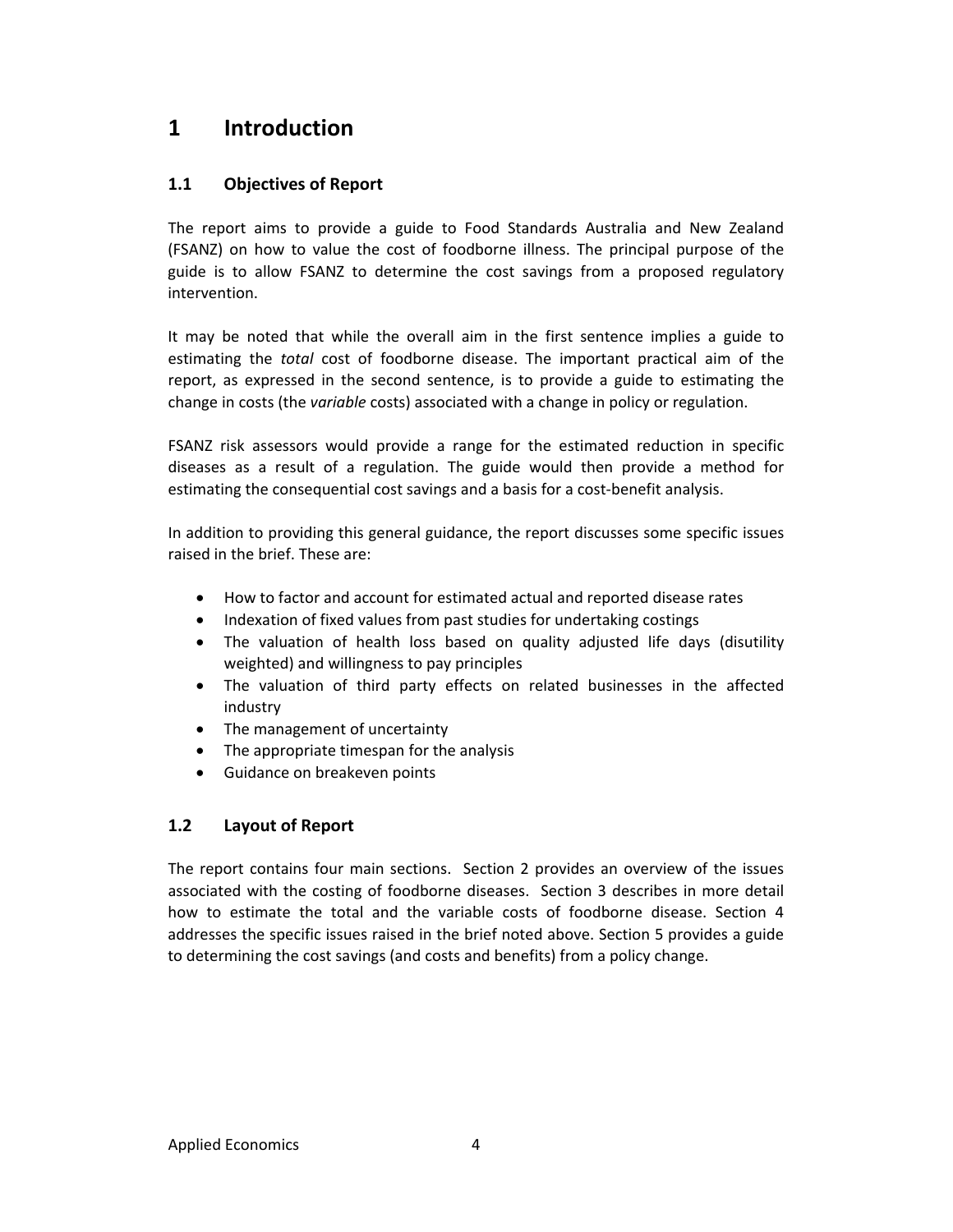## **2 Overview of Issues and Valuation Methods**

## **2.1 Introduction**

The quantification of economic costs of foodborne diseases typically comprises four main steps. These are estimates of:

- 1. The total quantity of intestinal illnesses due to various pathogens (e.g. campylobacteriosis, salmonellosis, listeriosis etc.) by severity category.
- 2. The proportions of the illnesses caused by production, processing, distribution and preparation of food.
- 3. The main impacts of the illnesses for government, businesses and households.
- 4. Money values attached to each of these impacts.

Intestinal illnesses can be classified in various ways. For example, in a recent NZ study of the costs of foodborne disease, Cressey and Lake (2008) based their classifications on the following diseases.

- Campylobacteriosis
- Listeriosis (invasive, perinatal and non‐perinatal)
- Norovirus infection
- **•** Salmonellosis
- Yersiniosis
- STEC infection

In a FSANZ‐organised training workshop in late June, the participants agreed that this form of classification is an appropriate basis for estimating the costs of foodborne diseases.

The principal outcome of each of these illnesses (except listeriosis) is acute gastrointestinal illness (AGI) with varying degrees of severity.

Some AGI illnesses have sequelae such as Guillain Barre Syndrome (GBS), reactive arthritis (REA), inflammatory bowel disease (IBD) and haemolytic uraemic syndrome (HUS). For example most campylobacteriosis illness occurs only with AGI but sometimes with GBS or REA or IBD. Salmonellosis also occurs mainly in the form of AGI but can occur with REA or IBD. Cressey and Lake (2008) provide more details on the sequelae for each illness.

A significant issue is the ratio of actual intestinal diseases to reported diseases (i.e illnesses dealt with and reported in the health care system). Many people with minor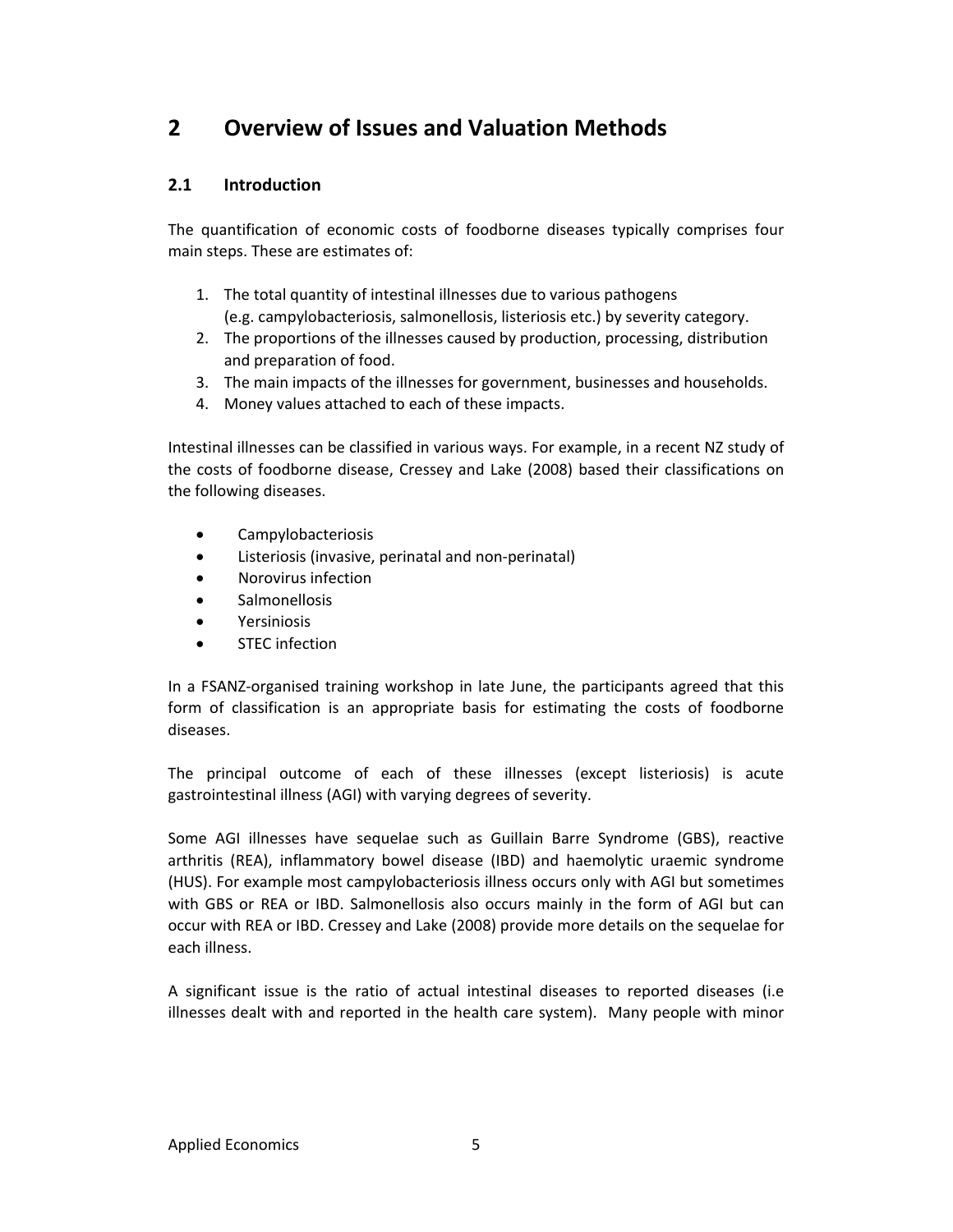AGI do not see a GP or enter the health care system and consequently many minor illnesses are not reported. This is one of the specific issues discussed in Section 4 below.

Secondly, intestinal illnesses have to be attributed to major sources (foodborne, animals or water etc.). The attributions may be based on analysis of data, epidemiological and microbiological studies or expert elicitation. In Australia, estimates of the proportion of illnesses that are foodborne were based on information from relevant literature, data from outbreaks and expert opinion. For gastroenteritis, the expert opinions involved a Delphi process with 19 experts (Hall and the OzFoodNet Working Group, 2004). In addition specialists advised on sequelae due to foodborne disease. In New Zealand, current estimates of the percentages of diseases that are foodborne have been made primarily by expert elicitation (Cressey and Lake, 2007).

Ideally the estimated total of foodborne diseases would then be attributed to major source, poultry, eggs, raw milk etc. If this is not done (albeit with considerable approximations), there is a risk that the attributions made for each separate study will be inconsistent in that they total more or less than 100% of the estimated total attributed to foodborne disease.

Turning to the impacts of the illnesses, these depend on the type, length and severity of the illness. AGI may be associated with:

- recovery with no visit to a GP
- recovery with one or more visits to a GP
- recovery with hospitalisation (possibly plus visits to a GP)
- no recovery.

Most sequelae involve one or other of the last three dot points.

The main source of information on the impacts of different levels of each kind of illness is usually a community survey. This was the major source in Australia (the 2001‐02 survey cited in Hall, G and the OzFoodNet Working Group, 2004) and in New Zealand (Adlam et al., 2007 study). Analysis of reported incidents may also be an important source of information.

Finally by way of introduction it may be noted that in public policy economics the notion of economic costs is a broad one. It means the estimation in dollars of any costs or loss of well‐being borne by households, firms or government in the relevant country or province. Thus it includes not only health care costs and loss of output but also disutility associated with pain and suffering, loss of functionality and premature mortality and any other cost in so far as these costs can reasonably be ascribed a money value.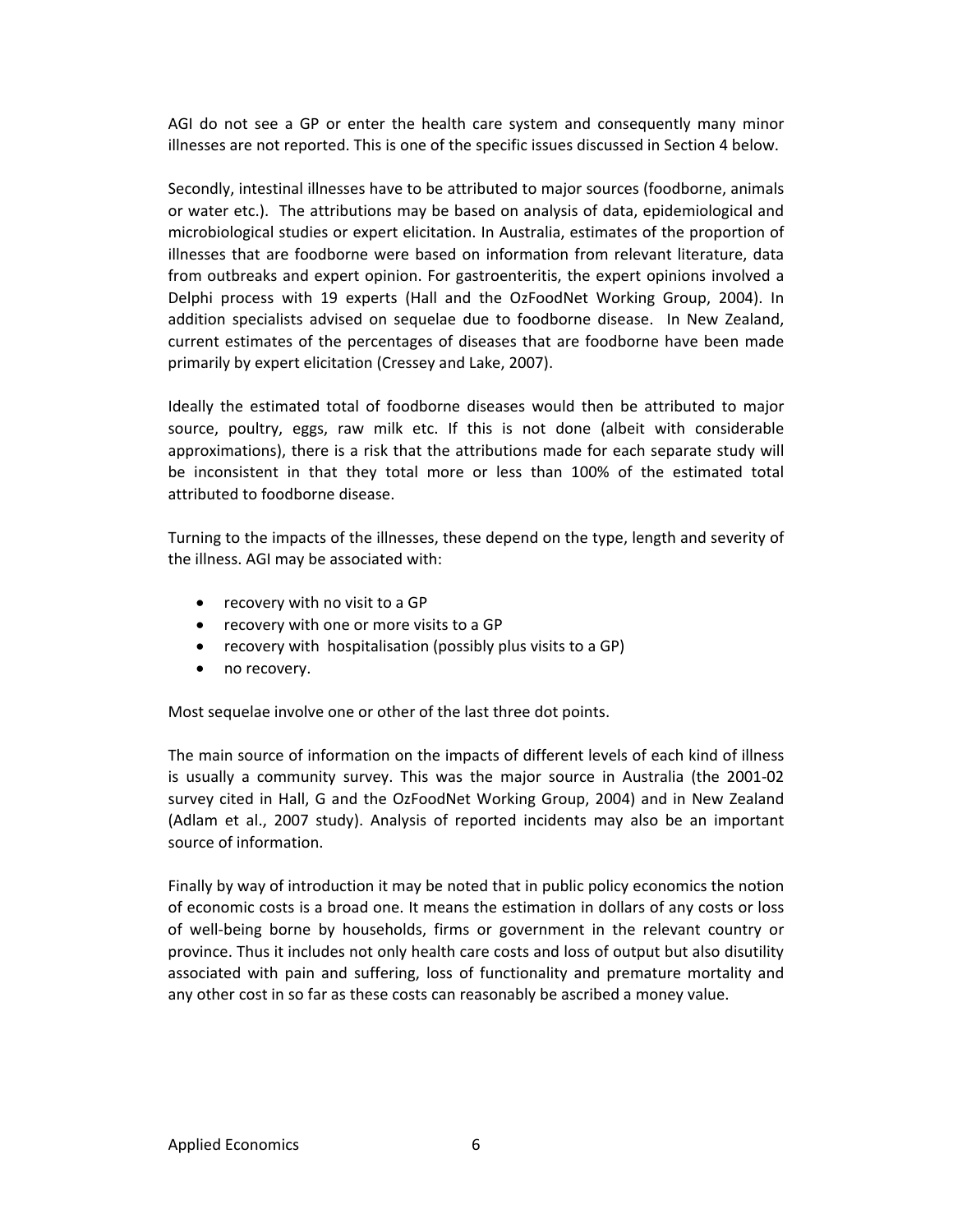## **2.2 Classification of Costs**

To establish a valuation framework, the various costs need to be classified in the most convenient way. In the classification (1) below, costs are classified under three headings: prevention, damage and repair. Generally prevention activities are fixed costs whereas damage and repair costs vary with policy or incident.

#### **Classification of costs (1): prevention, damage and repair**

#### *Cost of preventive activities*

Government regulation, surveillance and monitoring costs Business compliance costs

#### *Damage costs*

Households

Loss of earnings when not compensated by employer Utility losses from pain and suffering and loss of functionality Travel costs to medical services Premature mortality

#### Businesses

Loss of output / productivity (where not double counting with households) Costs of dealing with foodborne incidents: disruption and recall costs Other impacts on industry activity

#### *Repair and restoration costs*

Health care service costs borne by government and households Carer costs borne mainly by households (including loss of earnings)

Alternatively costs may be classified by the party that bears them initially. This is shown in the second classification below.

Of course, some of these costs may be passed on. Costs borne by business may be passed on to households via higher prices or lower dividends. They may also lead to lower tax. Costs borne by government may be passed on in increased taxes or reduced services. However any such passing on of costs does not affect the total cost of foodborne diseases.

As can be seen, some of these costs are separate stand‐alone costs, which can be attributed simply to one party (government, business or households). Examples are government surveillance and control costs and business compliance and food recall costs.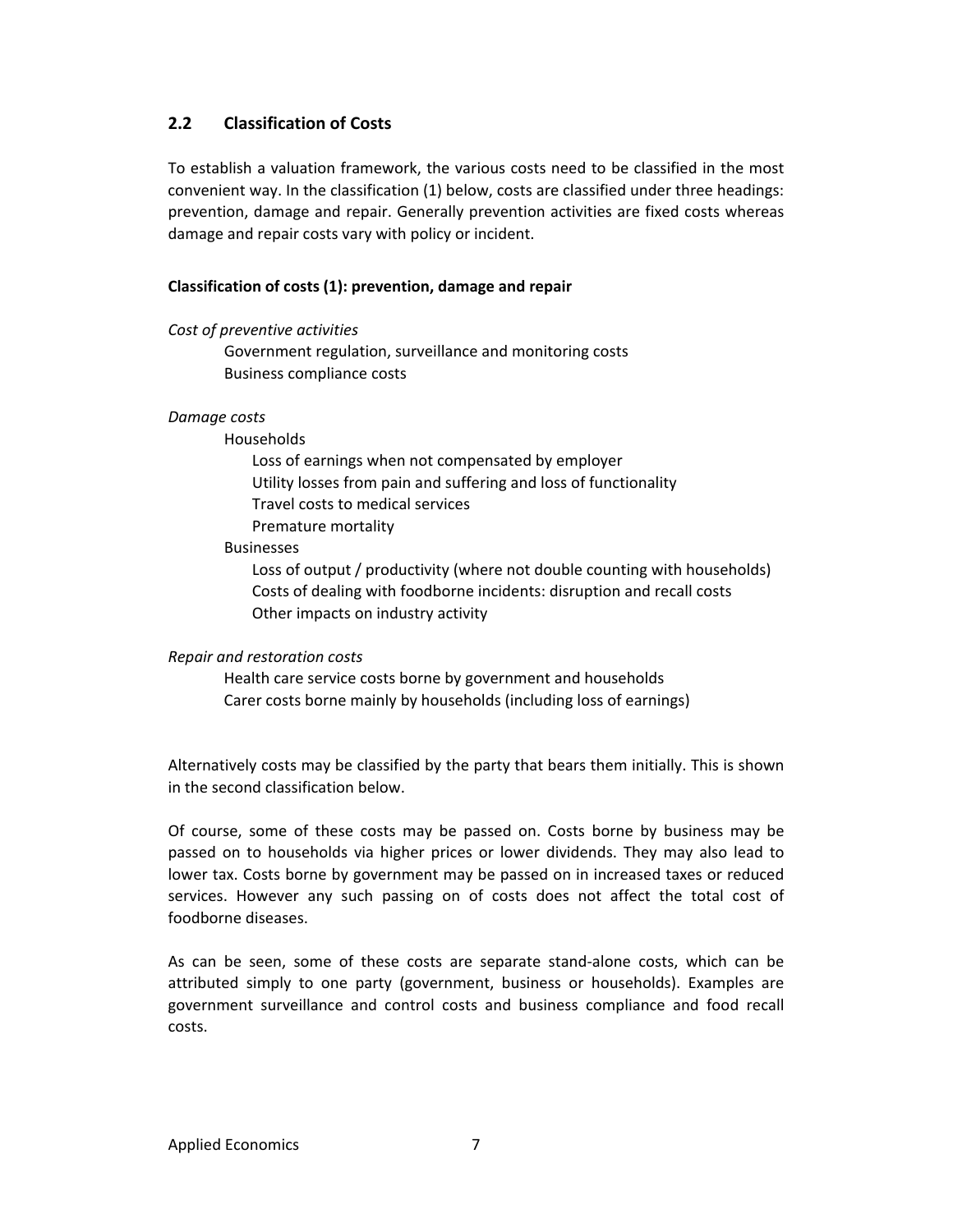#### **Classification of costs (2): by initial incidence of the costs**

#### *Government*

Regulation, surveillance and control costs Health care service costs (most of these costs)

#### *Businesses*

Compliance costs Costs of dealing with foodborne incidents: disruption and recall costs Other impacts on industry activity / exports Loss of labour output / productivity (where borne by business)

#### *Households*

Loss of earnings when not compensated by employer Carer costs (including loss of income) Utility losses from pain and suffering and loss of functionality Travel costs to medical services Health care costs (a small share) Premature mortality

Other costs such as health care and loss of output are shared between government and households and between employers and households respectively. The actual impact of the costs depends on arrangements for payment of health services and compensation for loss of working time. In these cases it makes sense *first* to estimate the total cost of health care services and the total value of lost output rather than to estimate how these costs are borne. If useful, the share of costs attributable to government, businesses and households can be estimated as a secondary piece of analysis.

However this apparently straightforward solution runs into problems when estimates are made of the costs to households inclusive of the disutility of pain and suffering and reduced functionality.

A preferred valuation approach in the economics literature is to estimate what household are willing to pay (WTP) *in total* to avoid a specific illness (see Abelson et al., 2006; Hammitt and Haninger, 2007; Roberts, 2007; Scharff et al., 2009; Scharff, 2010). However, the amount that households are WTP depends on the costs that they have to bear, including any health care costs and loss of earnings. An individual's WTP to avoid an illness rises with the amount of costs that they bear. If this WTP approach to estimating household costs is adopted along with separate estimates of the costs of health care services and the value of lost output, it is important to avoid double counting of costs.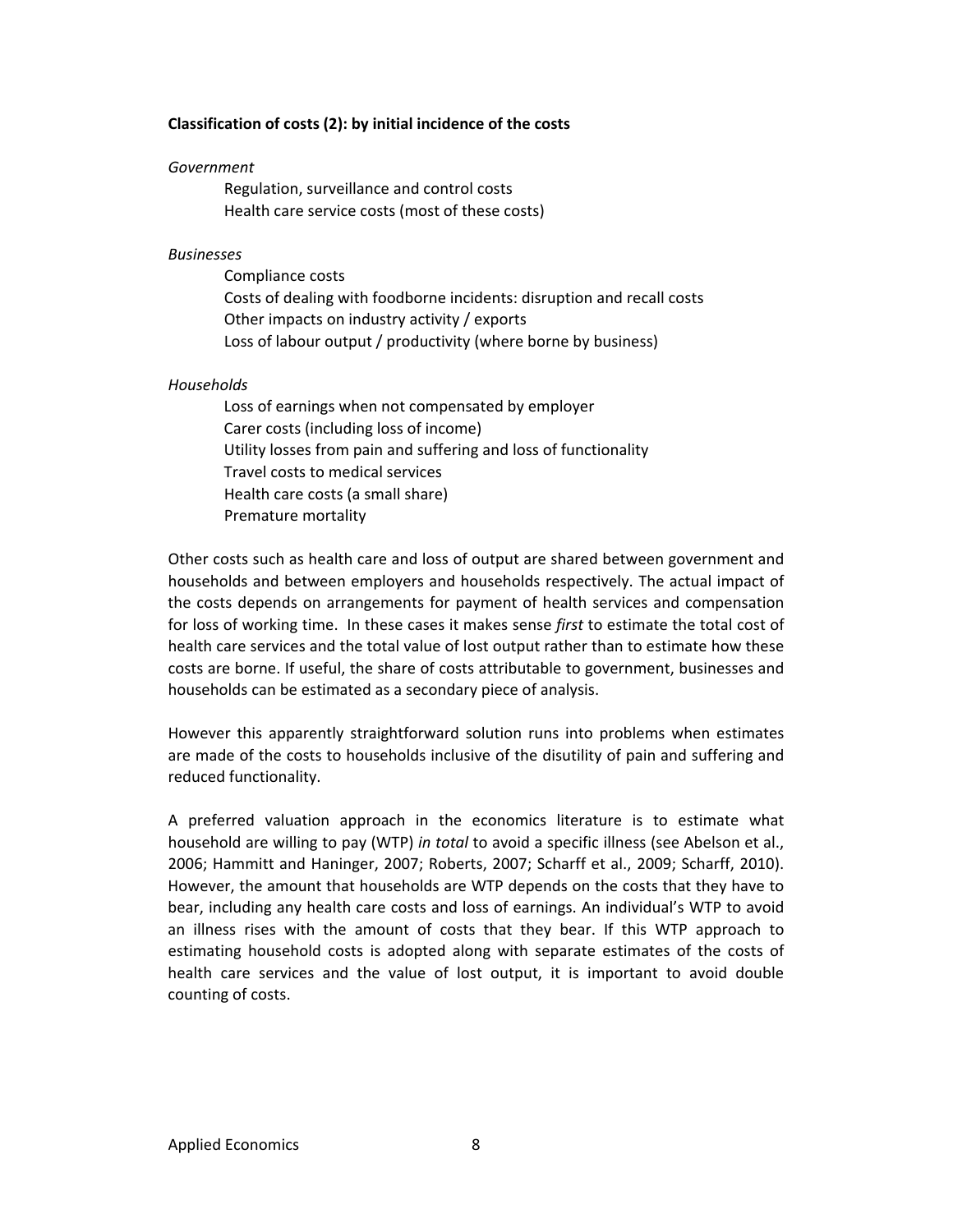Given these dilemmas, our suggested classification of costs is as follows. Items (1) to (4) are major separate items. There is no double counting between them. Their relationship to the costs of foodborne disease is clear. Estimating these as separate items is practical. The main issue concerns item 5. Here the challenge is to avoid any double counting of costs with items 3 and 4. In so far as household costs are counted in items 3 and 4, they should not be counted again in item 5. This issue is discussed in some detail in Section 3 below.

#### **Recommended classification of costs**

- 1 Government regulation, surveillance and control costs
- 2 Business costs (excluding loss of output) i.e. compliance costs, costs of foodborne incidents and any other impacts on industry activity
- 3 Health care service costs
- 4 Loss of paid output

Including loss of earnings when caring for a sick dependent

- 5 Other costs to households
	- (a) Disutility due to pain and suffering, reduced functionality, travel costs to medical services, private payments to carers and so on. These costs can be valued *in toto* using a burden of disease / WTP approach outlined below. Any loss of earnings or health care costs included under head (3) or (4) would be subtracted to avoid double counting (this is discussed further in section 3.5).
	- (b) Premature mortality.

## **2.3 Valuation Principles especially for Households**

Valuing the first four sets of costs is relatively straightforward and described in some detail in Section 3. Valuing household disutility is more complex and a preliminary discussion of the issues is provided here.

There are three main methods for valuing household costs from an illness.

(1) **The traditional** '**cost‐of‐illness**' **(COI) method**. Under this method, the analyst estimates the cost of each quantified impact (loss of earnings, health care costs, travel costs and so on) on households and adds them up. An extra amount, often an arbitrary amount, may be added for pain and suffering and other unquantified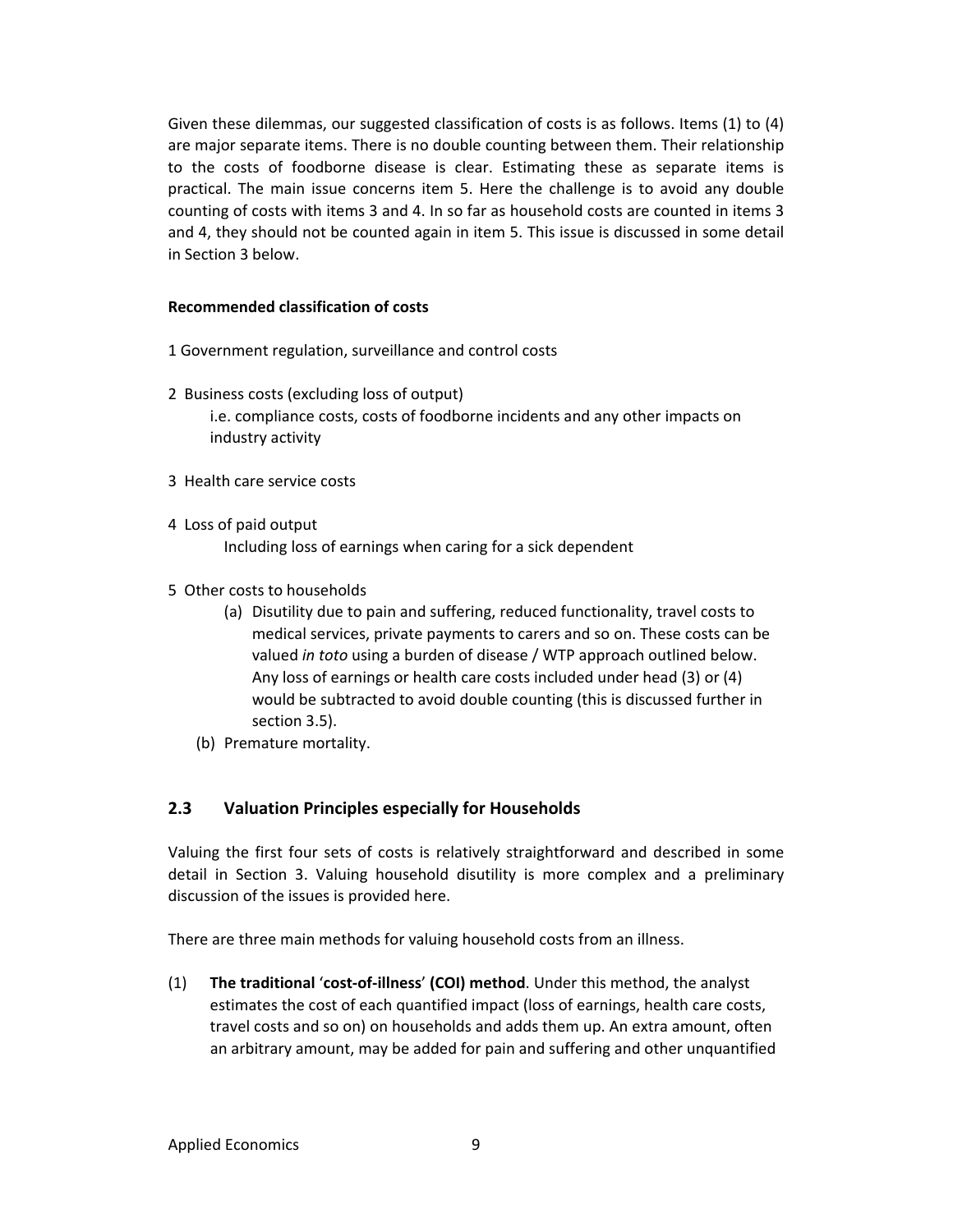- (2) **The willingness to pay method**. As noted above, the current literature on cost‐ benefit analysis in the health sector usually equates the value of health with amount that households are WTP to avoid an illness. This expenditure reflects the amount of goods and services that households are willing to give up rather than bear the illness. As discussed below, application of this method is constrained principally at present by a lack of robust research and measurements rather than in any weakness of principle.
- (3) **The burden of disease / disability weights method**. Under this approach the total burden of an illness is measured in a unit such as a disability adjusted life year (DALY) borne or quality adjusted life year or day lost (a QALY or a QALD). An individual case may have an illness burden equating to a fraction of a DALY (because it lasts for only a few days) or 2 or 3 QALDs. The total burden for each disease is the product of the number of cases and the average burden for the illness. The total cost is therefore estimated total DALYs  $\times$  \$ per DALY or estimated total QALDs  $\times$  \$ per QALD.

Premature mortality can be included in the total DALYs. Thus

$$
\Sigma DALYS = \Sigma YLD + \Sigma YLL \tag{2.1}
$$

where *YLD* is the number of years lived with a disability and *YLL* is years of life lost.

Using the burden of disease approach, the total cost (*TC)* of an illness can be estimated and presented in various ways (*with the same result* if the same assumptions are made), for example:

| $TC = \Sigma DALYS \times WTP$ for life year in good health, or    | (2.2) |
|--------------------------------------------------------------------|-------|
| $TC = N \times DW \times DAYS \times WTP$ for a day in good health | (2.3) |

where *N* is the number of cases of an illness in a year, *DW* is the disability weight and *DAYS* are average days of illness. The WTP value of a day in good health is the estimated value of a life year divided by 365 days.

Abelson et al. (2006) and Scharff et al. (2008) adopted essentially the approach in Equation (2.3), although the latter expressed the costs in terms of quality adjusted life days (QALDs) lost.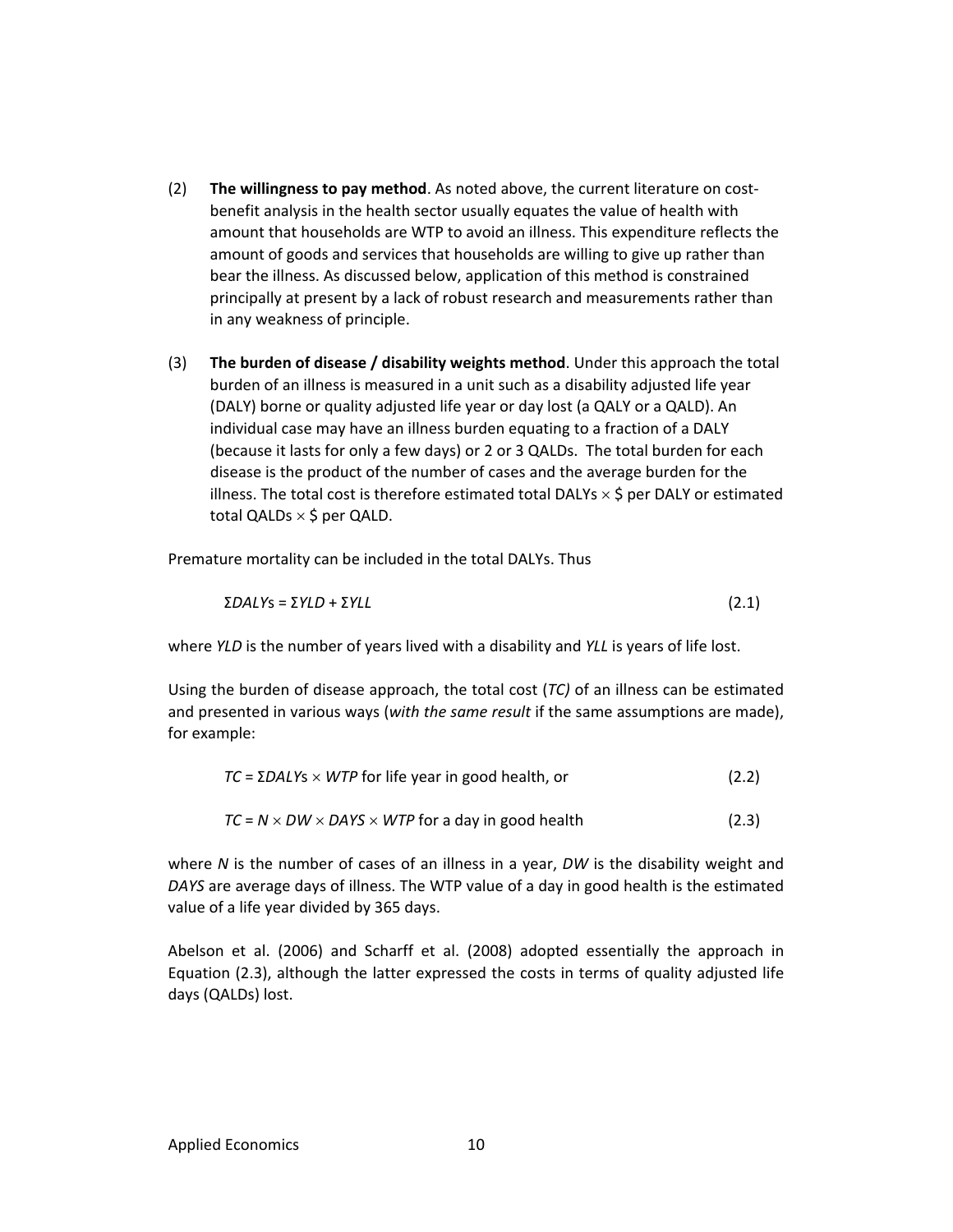Whichever form of presentation is adopted, estimates are required for the number of illnesses by type and severity of illness, average disability weight, average number of days with the illness and the value of a healthy day.

However the Australian and American studies treated the value of lost output differently. The Australian study considered that an individual's WTP for a year or day of good health is a WTP for *all* the benefits of a healthy year or day inclusive of increased earnings and quality of life. Therefore, because lost earnings were estimated separately, the study subtracted the estimated earnings lost by households (assumed to be 20% of total lost earnings) from the total cost to households so as to avoid double counting. By contrast, the US study *added* the estimated loss of output (earnings) to the total household WTP for a healthy day.

Turning to a comparison of the three main valuation methods described above, each has some disadvantage. The COI method (1) focuses on tangible costs and provides a transparent accounting of all the elements of household costs. But it does not provide a valid and testable method for valuing pain and suffering or other unquantified impacts on household activities.

The WTP method (2) is often viewed as ideal in principle (see references above). However there are apparently no reliable research studies or surveys on WTP to avoid AGI illnesses. Actually there are two WTP studies by highly regarded researchers: by Showgren and Stamland (2007) and by Hammitt and Haninger (HH, 2007). However Showgren and Stamland acknowledge several weaknesses in their University of Wyoming Food Web Diary Project. There was a lack of internal consistency in the results and the responses contained 'poor information about how people perceive food safety risks and how they will respond'.

Although Roberts (2007) used the HH results to estimate foodborne cost in the US, we agree with the reservations expressed in Lusk (2007) and Scharff et al. (2009) that there is a surprising and unrealistic lack of variation in WTP with duration and severity of illness. Also, the results ranging from \$8000 for a mild one‐day illness to \$16,000 for a severe 7-day illness appear high. In the absence of WTP surveys with more robust findings, in our view the direct WTP method is not a practical option at this stage.

The disability weighting method (3) avoids the disadvantages of (1) and (2) and has been used in Australia (Abelson et al., 2006) and the US. This report views this is the preferred method for estimating household costs. It includes a WTP allowance to avoid illness. However, sound estimates of the severity weights of illnesses (or DALY weights) and the dollar values of a life year or day are critical. Also valuations of household costs should be adjusted if household costs are included in separate estimates of lost output (earnings) or health care costs. For further discussion, see Section 3.5.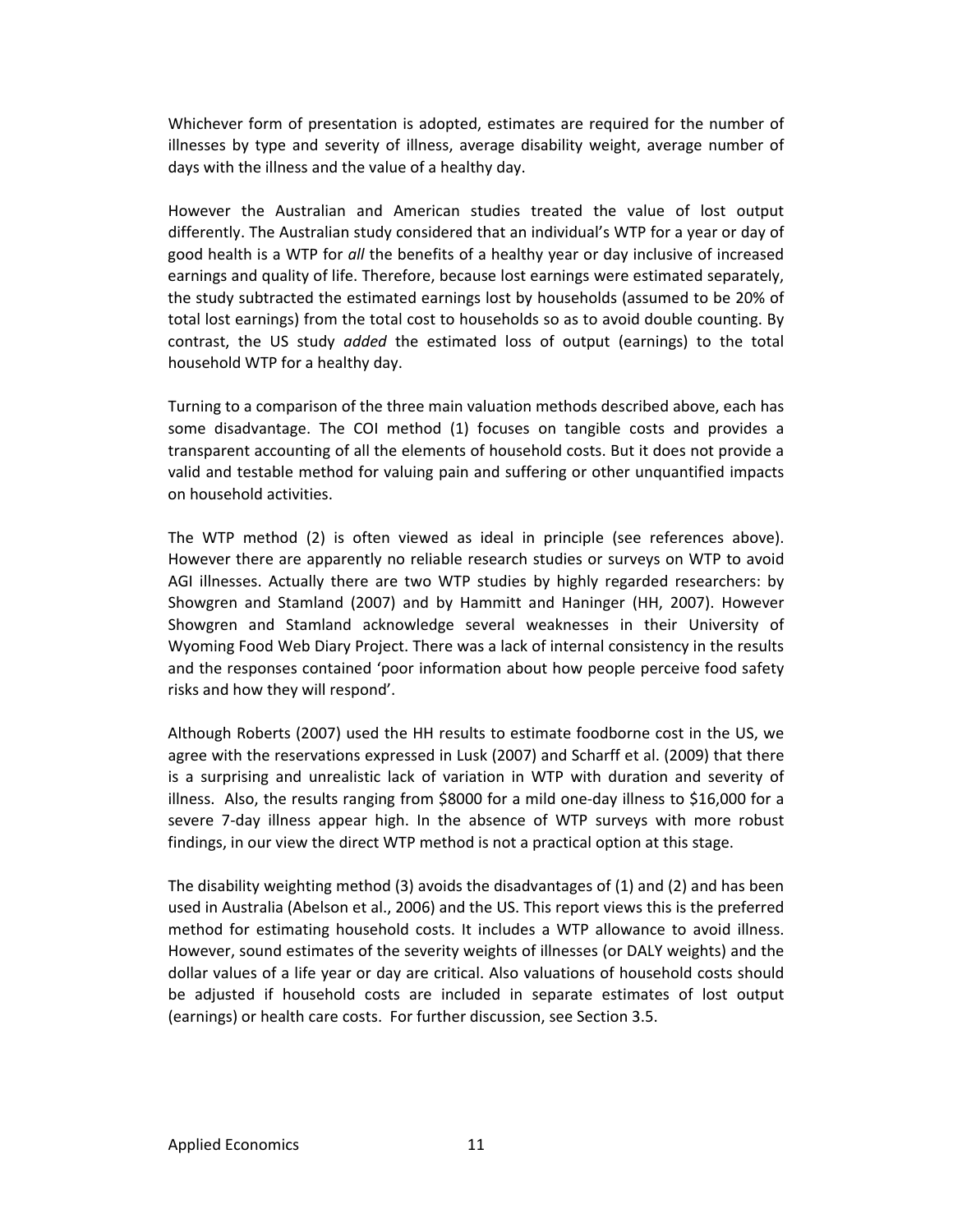Finally it may be observed that these methods of putting a cost on illness relate to the cost borne by the sick person. It is sometimes observed that other family members may bear collateral costs or grief. In the current context a parent may be inconvenienced or concerned by a child's illness. Hammitt and Haninger (2007) find that the cost of foodborne disease is higher in households with children. And Jones-Lee (1992) suggests more generally that in cases of severe illnesses the household or social costs may sometimes be up to 1.4 times individual costs.

On the other hand, most studies of the cost of illness focus only on the costs to the individual. Jones‐Lee's suggestions have not been adopted widely and, as noted, the results of the Hammitt and Haninger study have found limited acceptance. Valuation method (3) counts the cost of illness of a child at the same level as an adult illness, which some may view as an overestimate of the cost of child illness. Also, additional costs may be picked up in the loss of earnings of carers. Without more research on this issue, this paper would not recommend adding further costs for household impacts.

## **2.4 Further Valuation Issues**

The costs noted above themselves fall into three groups.

- 1. Costs that are general and independent of the incidence of any specific illnesses: government surveillance costs and business compliance costs.
- 2. Costs that may be associated with difficulty with specific illnesses or outbreaks: some government control costs and some impacts on business.
- 3. Costs that can readily be associated with specific illnesses: health care services, loss of output and household costs.

Whether group (2) costs are associated with specific diseases or outbreaks or treated as a fixed cost of foodborne illness depends on the data available and the purpose of the exercise. In the Australian study (Abelson et al. 2006) all costs incurred by government and by business in dealing with foodborne disease were treated as fixed costs over a year and not attributed to specific illnesses.

On the other hand, all health care, output losses and household costs can be estimated for each class of illness.

However the severity and cost of illness within each illness class varies according to whether the case involves hospitalisation, a visit to an emergency department, GP visits or is simply a self‐care event. Thus it is necessary to estimate: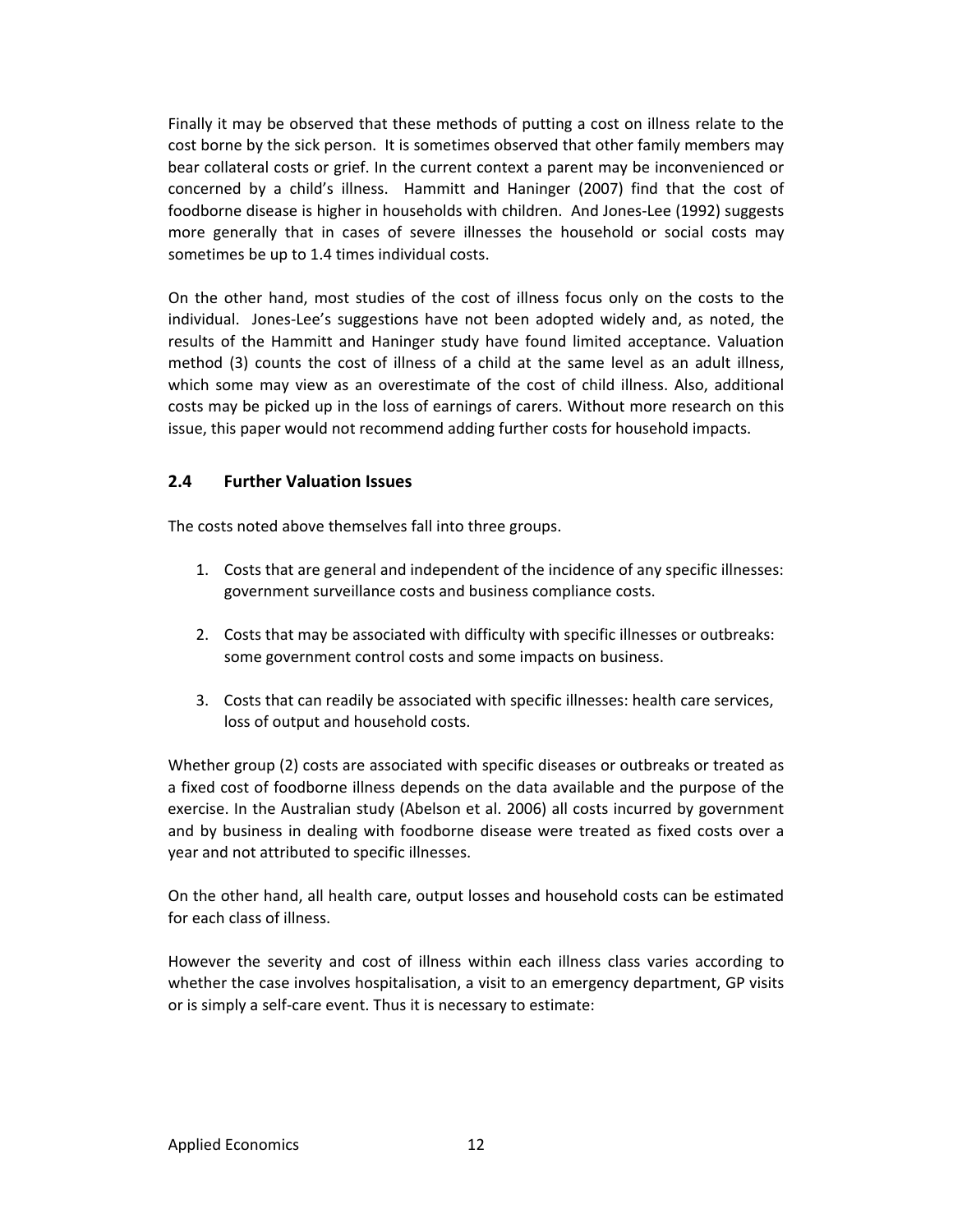- the incidence of illnesses involving each of these health care categories and
- the average cost of an illness (inclusive of all relevant costs) in each category.

The average cost of an illness is the average of these costs weighted by their incidence.

Two other general points should be made. The first concerns prices. A constant level of prices should be chosen. This is typically the prices in the current or immediately preceding year. The choice is one of practical convenience. But all cost estimates should be based on a constant unit of value and relate to the chosen period (usually a year). If some costs are based on prices in an earlier or later year, they should be adjusted by an appropriate price index. This is discussed further in Section 4.

Second, when costs occur in future years due to sequelae they should allow for the time differences. Given that resources are being invested in order to provide future benefits (reduced illness costs) it is usually recommended that future costs and benefits be discounted by the rate of return that the expenditure could have achieved on other projects, which is known as the opportunity cost of capital. The appropriate rate is discussed in Section 4.6.

## **3 Estimating the Costs of Foodborne Disease**

This section describes how each major set of costs may be estimated. Some of the discussion is straightforward but included for purposes of comprehensiveness. Other costs, for example some business and household costs, are harder to measure. Special attention is also given to the difference between estimates of total and variable cost. As has been noted, estimates of variable costs are generally more important when estimating the impact of a change in standards.

## **3.1 Government Regulation, Surveillance and Control Costs**

To exercise surveillance and control costs, government carries out the following tasks:

- Regulation of food businesses
- Administration of regulations including inspections of food outlets
- Laboratory (human diagnostic and food monitoring) testing for pathogens potentially transmitted by contaminated food
- Maintaining foodborne illness surveillance
- Surveillance of specific infections
- Investigation of outbreaks of foodborne disease
- Monitoring of food recalls.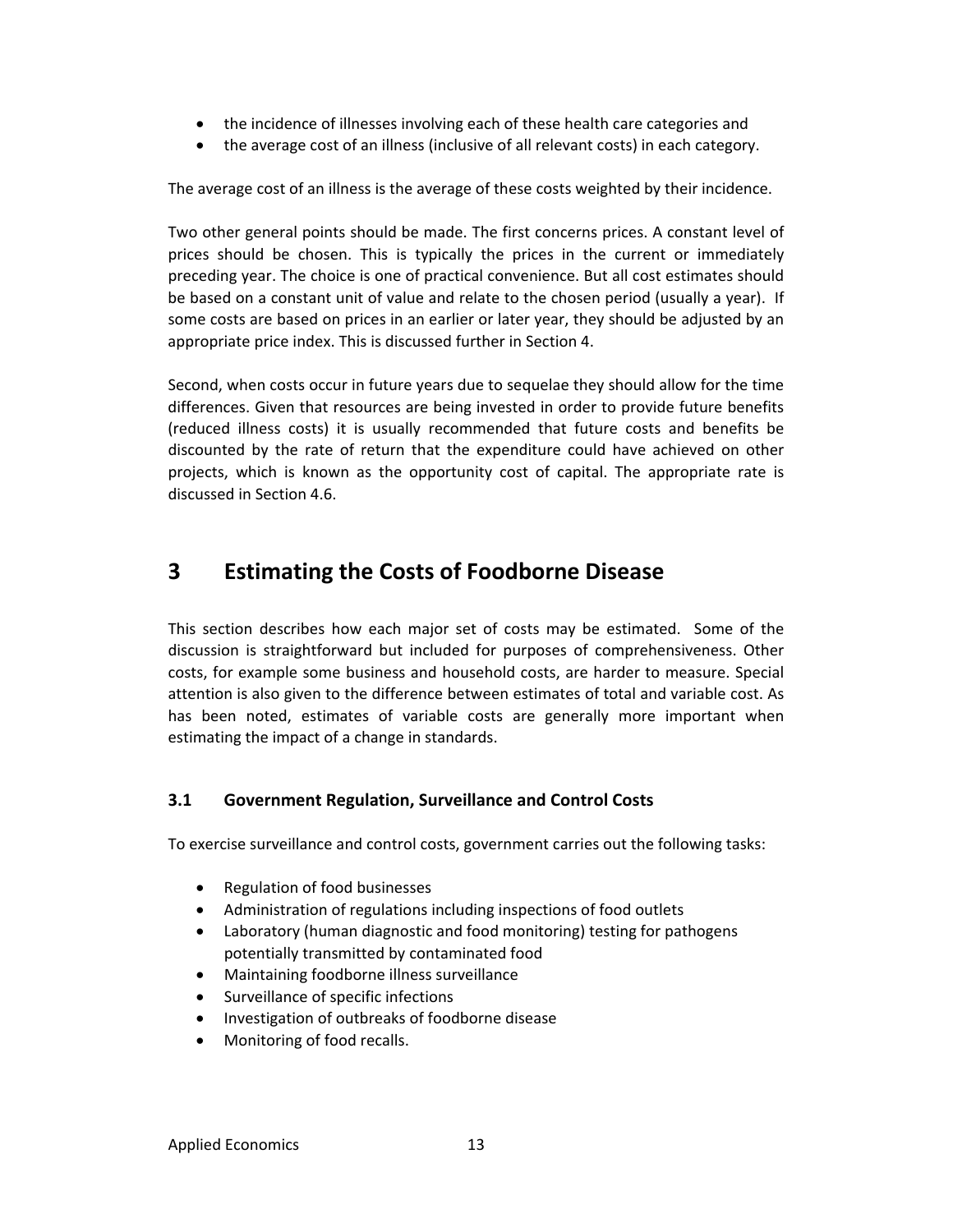Estimating the costs of these tasks is conceptually straightforward. In each case the relevant service(s) must be identified, the quantum and unit cost of each service estimated, and usually an allowance is added for related overhead expenses.

However, there are often significant practical difficulties because of the variety of the tasks and the number of agencies involved. Also many agencies conduct multiple activities, so that allocating expenses to a particular activity involves specific survey work using a method like activity based costing.

The Australian study of foodborne illness costs (Abelson et al., 2006), which estimated costs for most of these tasks, drew on several studies of specific activities that had been made. These included studies of the costs of public health laboratory functions (Deeble, 1999), the surveillance of specific infections (Dalton, 2004), the investigation of outbreaks of infections (various studies, see Abelson et al, 2006) and the costs of the food regulation system (KPMG, 2006). Some of these studies may be due for up-dating. There may also be variable costs associated with incident management and recalls.

When considering changes to existing standards, the relevant issue is the *change in costs* to government. This can be estimated relatively simply by (i) specifying the changes in resources required in each case as a result of the change in regulation(s) and (ii) estimating the unit costs of these resources.

#### **3.2 Business Costs**

As has been noted, there are three main kinds of business costs.

- Compliance costs
- Costs of foodborne illness incidents: disruption and recall costs
- Other impacts on industry activity

**Compliance costs**. Estimating the total cost of complying with food regulations is complicated. In the absence of relevant reported statistics, a purpose designed survey is required. However, this survey needs to distinguish between business-as-usual (BAU) expenses (those expenses designed to promote quality foods and a high quality brand in local and international markets) and the cost of complying with food regulations. The Allen Consulting Group (ACG, 2002) estimated that the costs of compliance with food regulations in Australia were within a large range between \$200 million and \$600 million depending on the proportions attributable to BAU practices and regulation compliance. The ACG study is now dated and possibly of limited relevance and consideration could be given to updating it.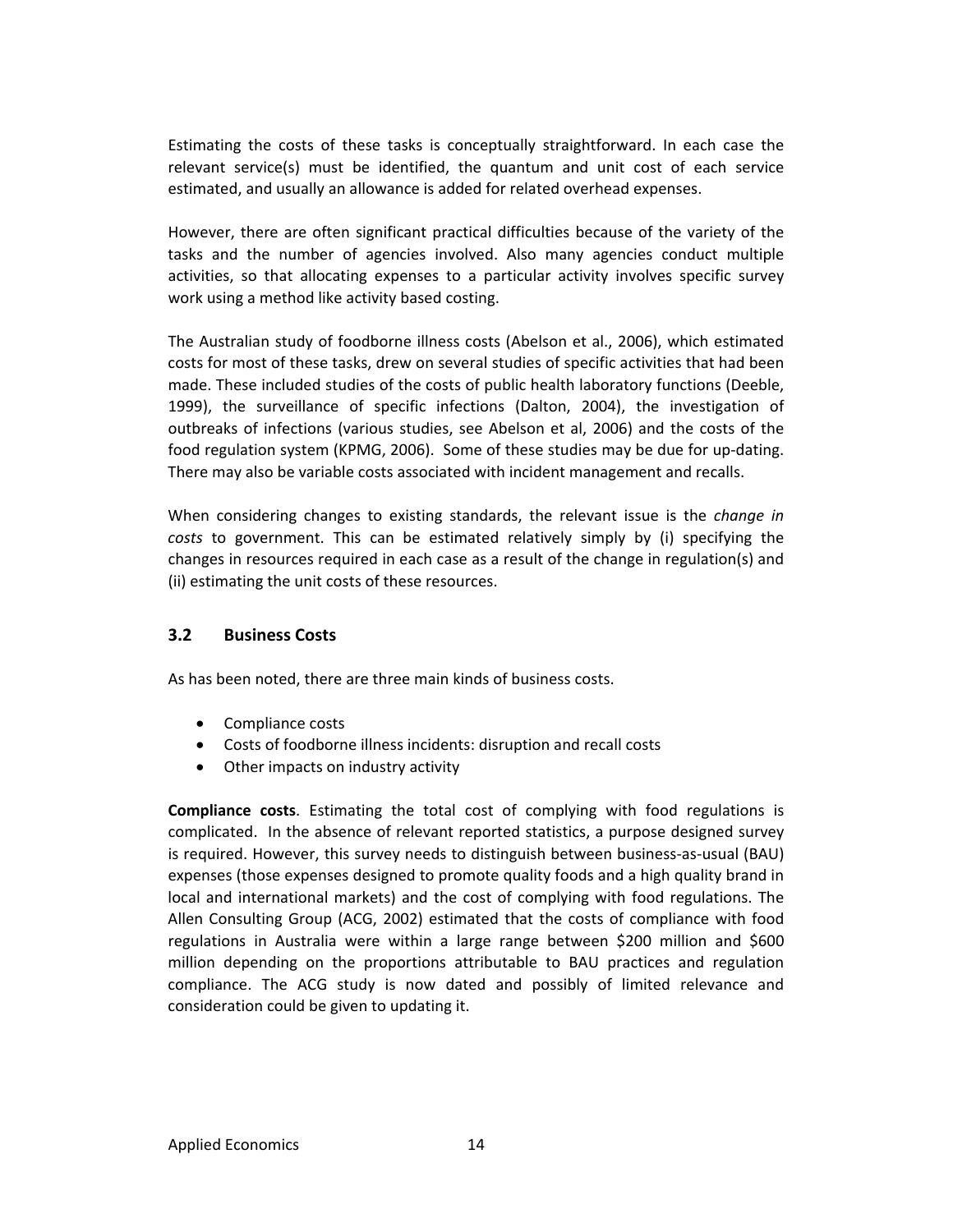When a change to a standard is proposed, this will generally change (up or down) the resources that companies employ to comply with the regulations. Some changes will involve capital expenditure on facilities or processes. Other changes may result in changes to recurrent expenses.

The cost implications of a change in standards can usually be estimated because the relevant parties can be readily identified. The cost of the change (or the savings from it) will usually be estimated though consultation with the relevant industry. This may involve consultations with the relevant peak body (who may survey some of their members), direct consultations with affected companies or a formal survey of relevant companies.

However, the estimates provided by the industry are indeed estimates and may be influenced by the industry's attitude towards the change. If the industry wants to avoid the change, it may overestimate the costs of the change. If the industry is willing to accept the change, possibly to deter new entrants, it may underestimate the costs of the change. It may therefore be necessary on occasion to employ an independent industry expert to advise on, or in some cases to examine, the industry's cost estimates.

**Cost of foodborne illness incidents**  The cost to a business of a foodborne illness incident may include:

- Recall costs: the costs of managing a recall
- Remedial costs: the costs of dealing with the cause of the problem
- Information costs
- Stock replacement costs or loss of sales
- Litigation expenses
- **•** Temporary or even permanent closure costs.

The most common costs to business are recall and replacement / loss of sales costs. If stock is replaced, the cost is the expenses associated with collecting and disposing of useless stock and producing and distributing the new extra stock. If sales are lost, the affected business loses the revenue, which may be higher than the replacement cost. However, this may be offset partly by some increased profits accruing to alternative suppliers.

The litigation cost is the actual expense of litigation. Any award of damages transfers the damage cost from the consumer to the business but is not in itself a net social cost.

If a business is closed temporarily, the cost to the business is the loss of profits measured as loss of sale revenue less any savings in production costs. There may also be costs to labour (a loss of labor income) if any workers laid off temporarily cannot find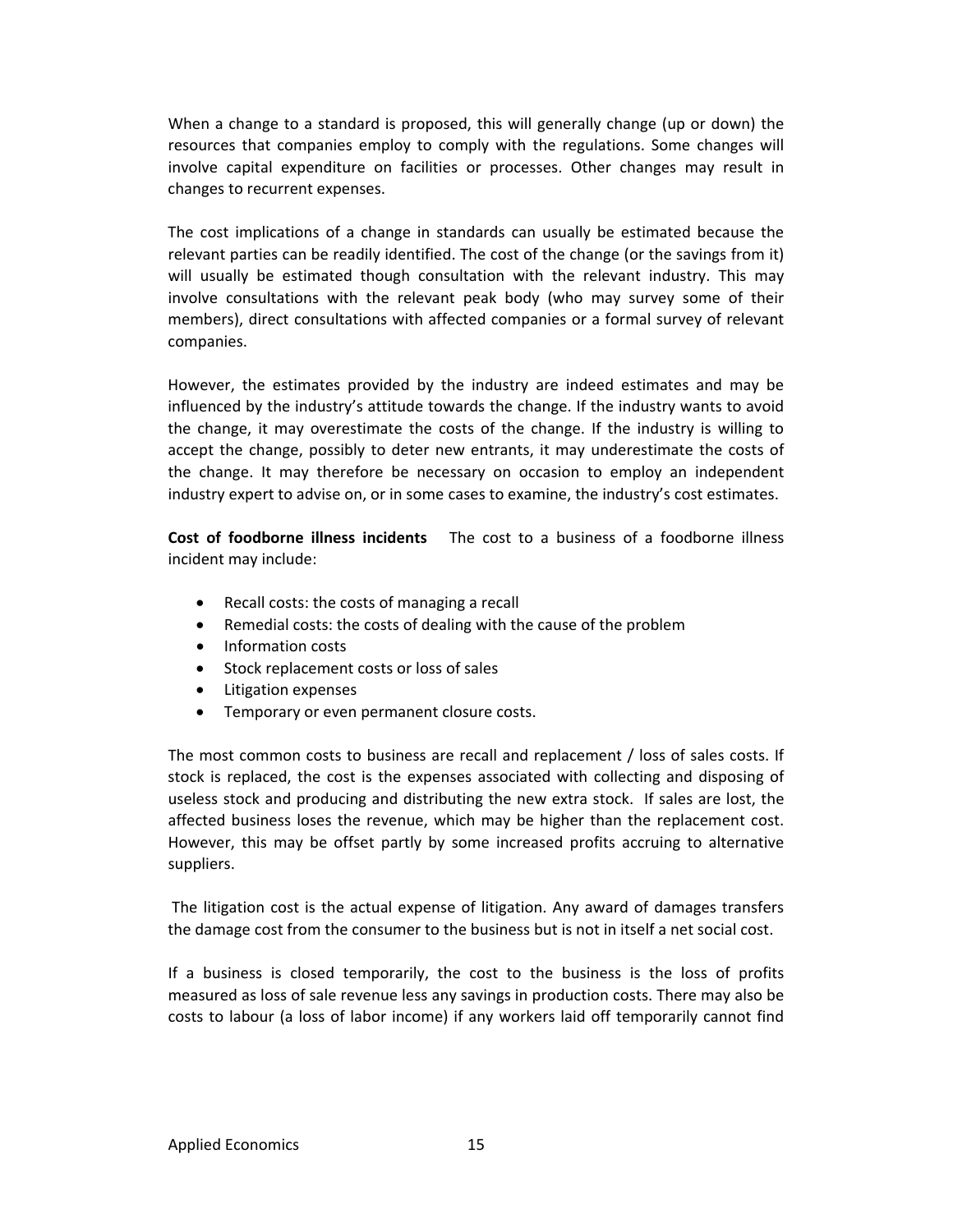alternative employment. Again some of these losses may be offset by increased profits accruing to alternative suppliers.

The costs of permanent closure are the loss of income to owners of capital and labour due to the closure. If the plant and equipment of the factory can be re‐used as productively as before and if all labour can find re‐employment at similar wages, there is little, if any, fall in payments to capital and labour (i.e. minimal cost). However there may be some write‐down in the value of plant and equipment and some loss of labour income in the medium‐term over and above short‐run costs.

Changes in food standards may reduce or increase the probability of a food recall (depending on the nature of the change) and so these are potential relevant costs. However the costs tend to be case specific and estimates of costs may be available for only a few cases so that findings on the average cost of foodborne incidents cannot be drawn with confidence.

In estimating the business costs of foodborne incidents in Australia, Abelson et al (2006) drew on a detailed case study by Applied Economics (2003) of the costs to oyster producers of oyster contamination in Wallace Lake (NSW) and on four case studies reported by Minter Elllison (2002). In addition, FSANZ provided five examples of the costs of recalls including press advertisements, stock costs, cost recovery, labour costs and other associated costs. The costs ranged from very low up to A\$1 million with a mean cost of about \$300,000 per recall. However these estimates may not have included all associated costs.

**Other impacts on industry activity** The impacts of food incidents on third parties was raised as a specific issue in the brief and is discussed in Section 4 below.

#### **3.3 Health Care Service Costs**

The six main sets of health care costs are:

- Hospitalizations
- Visits to emergency departments
- Visits to general practitioners
- Specialist services
- Diagnostic testing
- Medication expenses

In each case the total cost of an illness is the product of the **quantity** of services per illness and the **unit cost** of these services. The marginal cost or cost saving associated with a regulation is the change in total cost. This is a function of the change in quantity of services and their unit cost.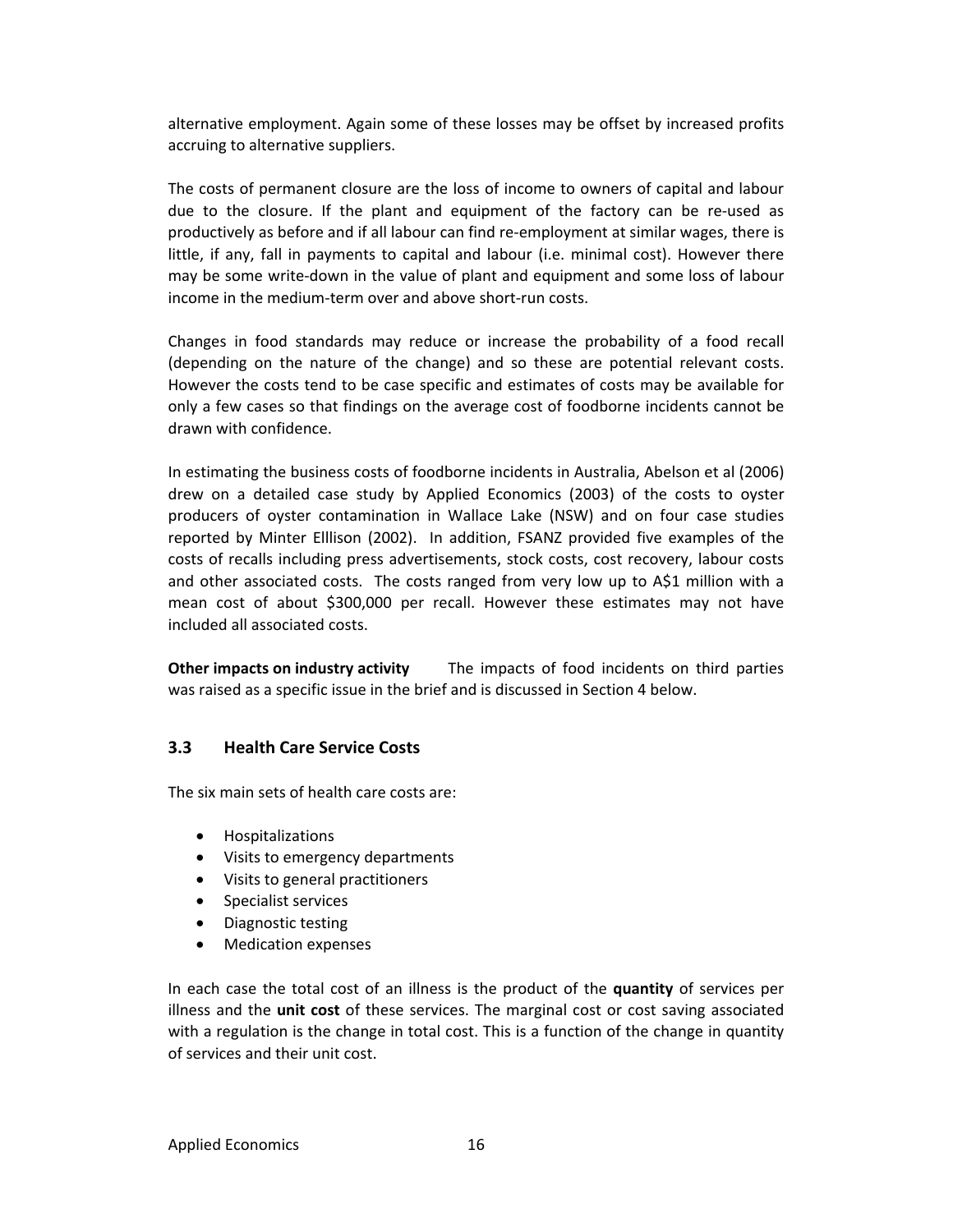In terms of quantity, the desirable data would include the estimated changes in: the number of hospitalizations and average days per hospital visit, the number of visits to emergency departments, specialists and GPs, the number of stool tests and other tests, and the number of cases involving medications outside hospitals.

Generally *changes* in the quantity of health care services will be directly proportional to predicted changes in illnesses. The various illnesses will be associated with various quantities of health care services according to the type and severity of the illness. Thus as the number of illnesses change, so will the quantity of health care services.

In the 2006 Australian study the hospital data were available from hospital morbidity records and the all non‐hospital data for gastroenteritis was available from the national gastroenteritis survey in 2001‐02. A survey by Beach (2004) provided data on visits to GPs and the numbers for a variety of related tests for irritable bowel syndrome. Dr. Hall at the National Centre for Epidemiology and Population Health in Canberra provided best assumptions on the quantities of non‐hospital services for the other sequelae and Listeriosis. All of these estimates for each illness were made separately for age‐groups 0 to 4, 5 to 14, 15 to 64 and 65 and over for males and for females and summed to a total. It may be desirable to extend and update the database that relates health care services to various foodborne illnesses.

Determining unit costs for health care services is relatively straightforward. A similar process could be used to that employed in the Australian costing study by Abelson et al (2006).

- For estimates of hospital costs FSANZ would identify the most relevant diagnosis related group (DRG) for each illness and apply the relevant national average hospital cost for this DRG.
- For emergency department visits, FSANZ would apply an average triage cost for gastroenteritis and a higher (level 2) triage cost for listeriosis.
- For visits to GPs and specialists, FSANZ would adopt costs based on the Medical Benefits Schedule plus assumed co-payments, with higher costs for initial (longer) consultations than for follow‐up visits.
- Costs of laboratory tests and medical imaging would be based on the Medical Benefits Schedule.
- There is no simple reference for the costs of medicines. The Government subsidy element can be obtained from the Schedule of Pharmaceutical Benefits on the Medicare website. In addition there are private co‐payments and private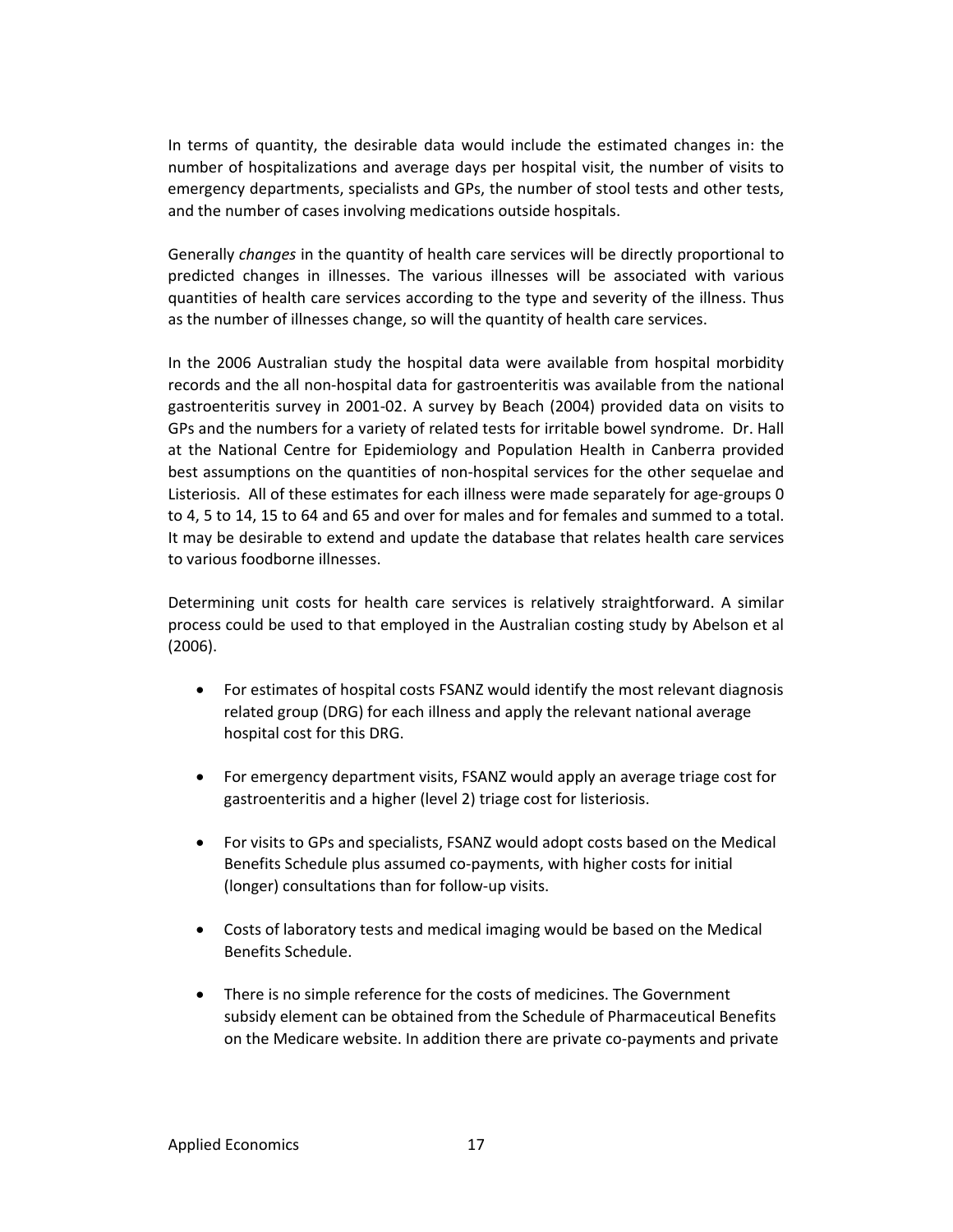## **3.4 Loss of Workplace Output**

The loss of workplace output is the product of the **quantity** of work time lost and the **unit value** of work time. The work time gained or lost as a result of a regulation would apply both to workers who are sick *and* to carers of dependants who would otherwise be working in paid employment.

Again the key driver would be the illnesses themselves. Total days lost will be a function of the type and severity of each illness. The changes in days lost will be a function of the reductions in illnesses.

The days of work time lost for each illness may be derived from a community survey. This has been carried out for AGI in Australia (Hal and the OzFoodNet Working Group, 2004), New Zealand (Adlam et al., 2007) and Holland (Kemmeren et al., 2006). The last two studies included time lost when caring for dependents. FSANZ may need to decide whether the Australian data are of adequate quality and whether the results need to be updated.

Days of work lost are usually valued at the wage rate plus direct overheads (such as superannuation and leave entitlements) of the individual who misses work. In a competitive economy this dollar amount approximates the value of the marginal product of workers. Where possible and practical these dollar amounts should be averages for the ages, classes and sex of the individuals involved. However, such detailed data are often not available and use of average daily earnings plus an allowance for direct on‐costs suffices for most purposes.

This estimate of unit value assumes a reasonably fully employed economy. That is, there is not a ready pool of unemployed individuals who can immediately step into the vacated position with no overall loss of output in the economy. A reasonably fully employed economy is a reasonable assumption for Australia.

## **3.5 Other Costs to Households**

As discussed above the total cost of foodborne diseases to households can be estimated as a product of the total burden of illness (expressed in years or days of disability) associated with an illness and a dollar value for that unit of disability.

To avoid double counting, any household costs (for losses of earnings or health care expenses borne by the household) that have been estimated elsewhere should be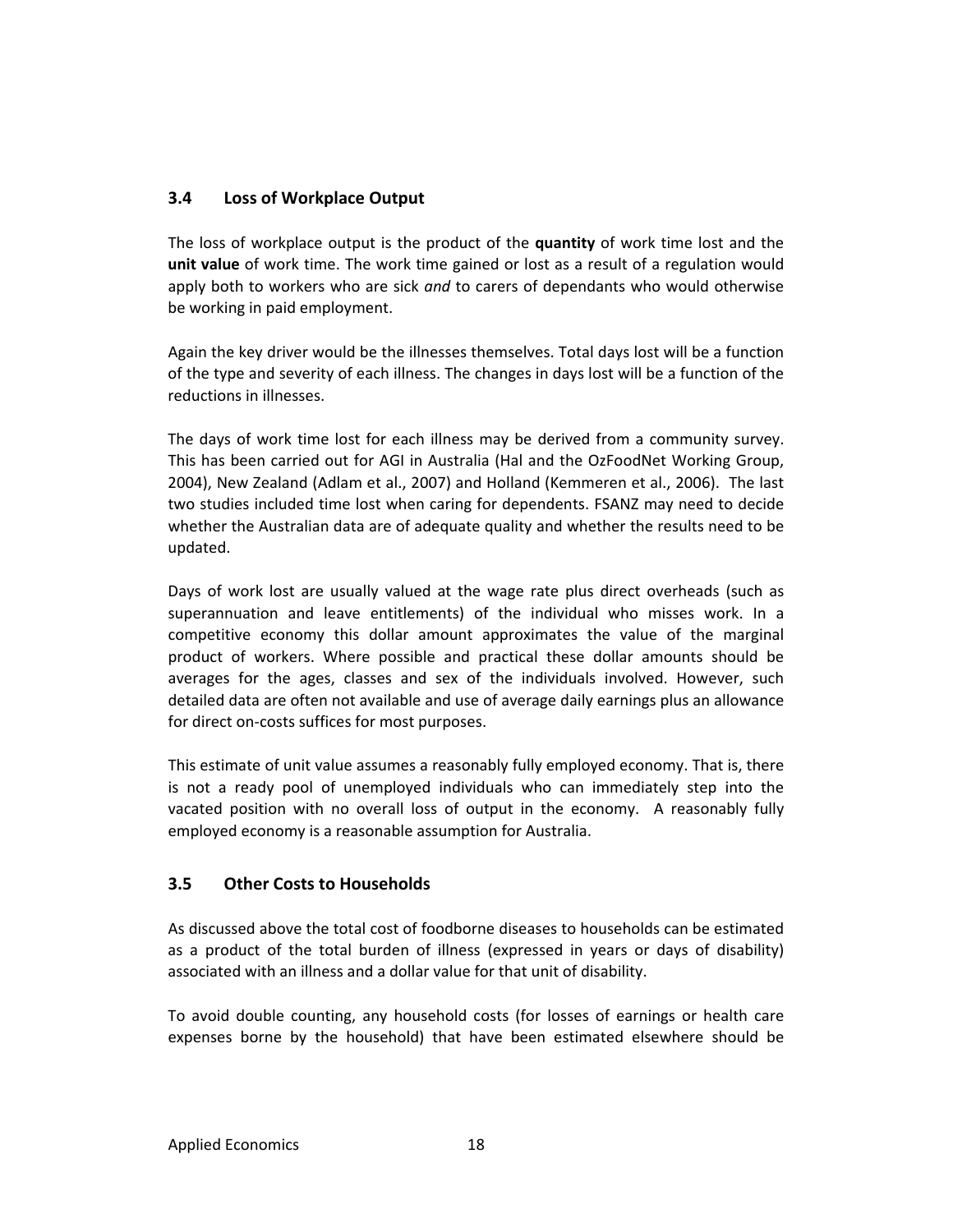subtracted from this gross amount to obtain the **residual** household cost. It can be assumed that employers bear the loss of output for most sick employees. However self‐ employed persons and some part‐time workers would bear lost earnings from sickness.

The **total illness burden** is a function of the **quantity** of illnesses of each kind, the **lengths** of each illness, and the **disability weight** attached to each illness. The aim of most policy changes is to reduce this total burden, although in some cases a relaxation of a regulation may result in a small increase in the burden.

Estimation of changes in costs (cost savings or increases in costs) can be estimated in two ways. The simplest way is to assume that costs will fall directly proportionally with the estimated fall in illnesses.

Alternatively the analyst may estimate the change in illnesses (down or up) and the dollar value attached to each illness. **Following Equation (2.3) above**, estimates would be needed for:

- the number of cases avoided (or incurred),
- the disability weight of the illness,
- the average days of illness and
- the WTP value of a day in good health (which is the value of a life year divided by 365).

The first three dot points provide an estimate of the total burden of disease in terms of equivalent full days of illness. This is multiplied by the WTP value of a day in good health to provide the amount that society is willing to pay to avoid the illness(es).

As these issues were specifically raised as an application issue, methods for estimating these dollar values are discussed further below (In Section 4.3).

## **4 Specific Application Issues**

#### **4.1 Actual and Reported Disease Infection Rates**

Actual disease infection rates are generally significantly greater than reported disease rates because many individuals with minor AGI do not see a GP or enter the health care system. For the purposes of estimating the impacts of foodborne disease or for the impact of a change in a regulation, the quantity and cost of these unreported incidents should be accounted for.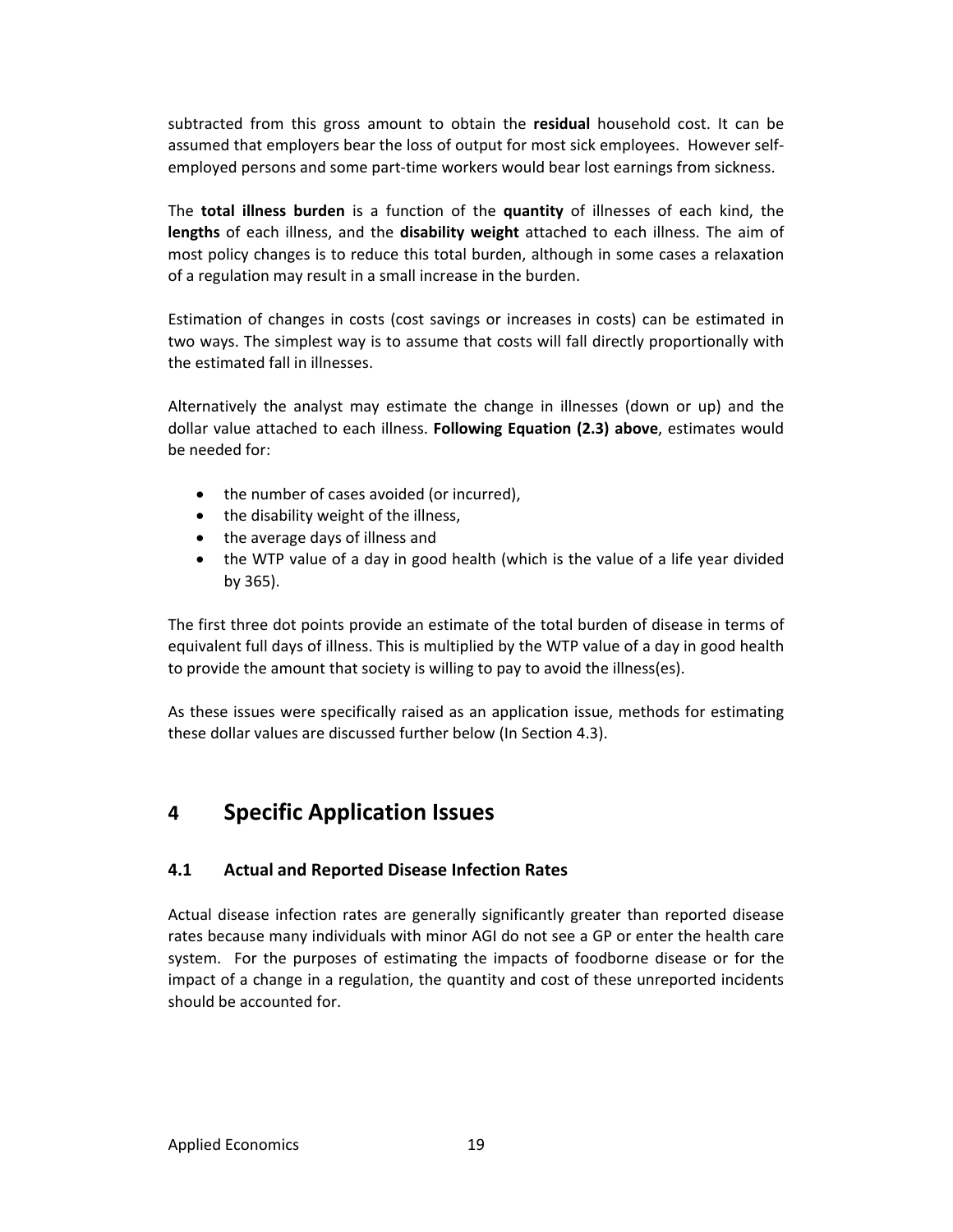Drawing on the 2001-02 Australian community study, Hall and OzNetFood Working Party (2004) found a multiplier of 3.9 and this number was adopted by Abelson et al. (2006). In the community study gastroenteritis was defined as at least three loose stools or two vomits within 24 hours. This was said to include moderate and severe gastroenteritis and to be consistent with international standards, but to exclude minor episodes. However there is an economic value, albeit a small one, from avoiding vomiting even once on a 24 hour period. The multiplier would be higher if all minor episodes were included.

This may explain why higher multipliers have been found and adopted in other countries. In a recent New Zealand study (Lake et al., 2009) the estimated ratio of community cases to visits to GPs was 4.5:1. In an earlier study, drawing on UK data Cressey and Lake (2008) adopted a ratio of 7.8 actual to recorded cases for campylobacteriosis. The multiplier for unreported cases also appears to be higher in the Scharff et al (2009) study for Ohio based on Mead et al. (1999) estimates for the United States.

Estimates of the *quantity* of unreported illnesses may be based on international research, local expert opinions or a local community survey, or from a combination of these. However, as noted, these estimates may vary with the definition of an illness.

Given that the extra unreported cases are mild and low cost, the impact on total cost is a much smaller than the multiplier impact on number of cases. The average cost of an illness will also change with the severity of the illness included in the count of illnesses.

Turning to the *unit cost* of an unreported illness, this is the product of the impacts (days off work or amount of disutility and so on) and the costs associated with these impacts. The kinds and quantities of the impacts of unreported diseases may be derived from international or local research, again noting that these may depend on the definition of an unreported illness. However the costs associated with these impacts should be based on the local (FSANZ) costing methods and parameter values.

## **4.2 Indexation of Values**

The concept of indexation applies to the treatment of prices (not quantities) over time. As noted in Section 1.4, most cost-benefit studies are conducted in "constant" prices. These are the prices that apply at a given time, such as 2010. This is in contrast to studies in "current prices" which vary each year with inflation. However, a cost‐benefit study conducted in 2011 or 2102 may be based on 2011 or 2012 prices respectively.

There are two main and partly related issues. One is how to allow for changes in the general price level. The other is whether and how to allow for changes in real (or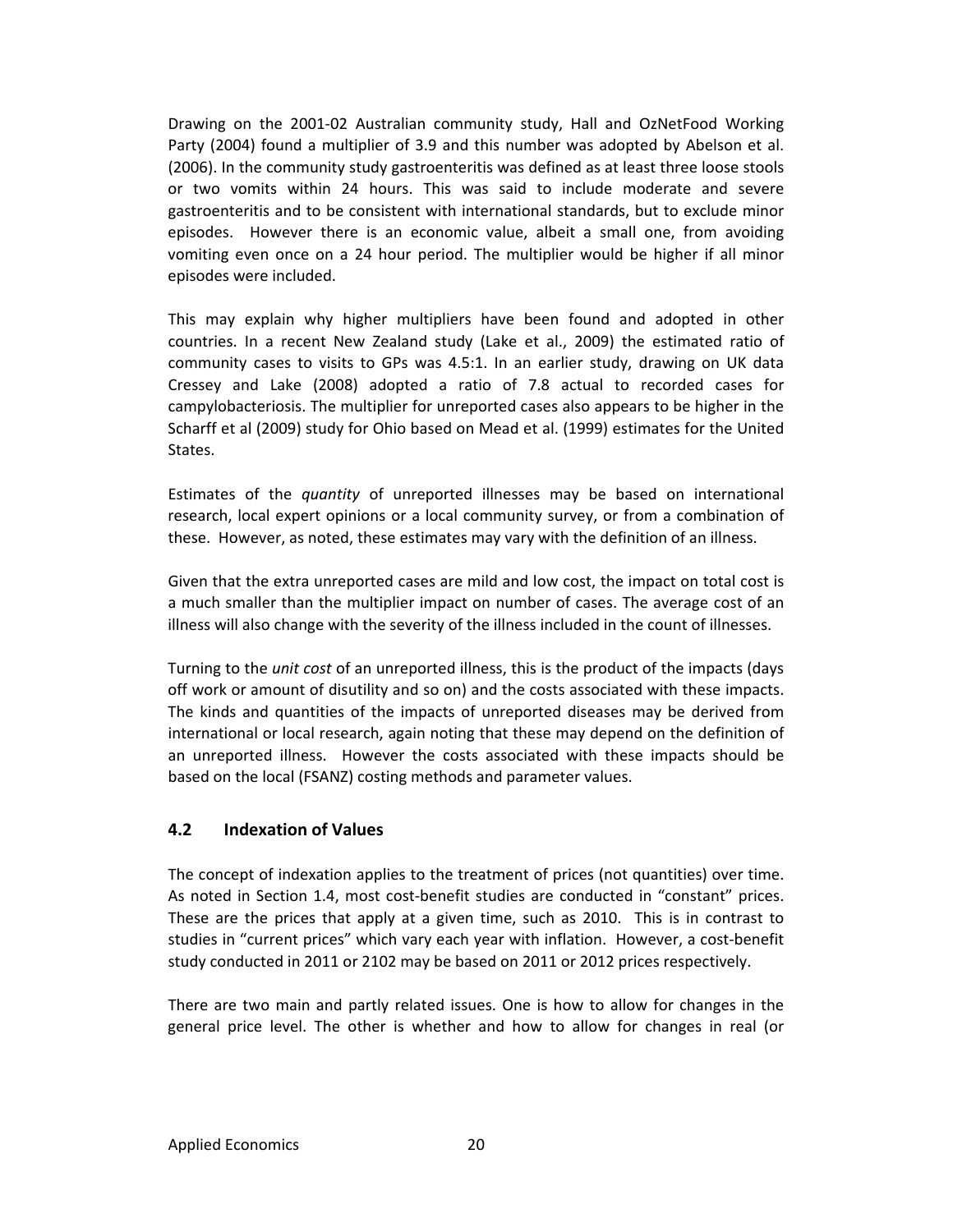relative) prices over time. The latter occurs when some prices or values rise more or less than average prices or values.

A simple way to allow for changes in price levels is to pro-rate them with a change in an established price index such as the consumer price index (CPI) or a producer price index (PPI) The CPI is an index of the prices of goods and services consumed. The PPI is an index of the prices of goods and services produced domestically.

The CPI and PPI are usually very similar. The use of one index across all goods and services would simplify valuation processes and may be of adequate accuracy for many purposes. There is likely to be much greater uncertainty over the kinds and quantities of the impacts than over their unit costs. But over time application of a universal price index may be quite inaccurate for some values.

Our suggestions for indexing prices for the five major sets of costs identified in this report are as follows.

- Costs to government: index by PPI without imports (ABS Cat. No 6427.0)
- Costs to business: index by PPI without imports (ABS Cat. No 6427.0)
- Health care costs: index by costs of health care services estimated as part of CPI (ABS Cat. No 6401.0)
- Loss of productivity: index by average weekly earnings (ABS Cat. No 6302.0)
- Personal loss of function and disutility: index by average weekly earnings (ABS Cat. No 6302.0).

It will be noted that the first three indices are price indices and the last two are earnings indices. Earnings usually rise faster than prices (as real incomes rise). Put another way, prices generally rise less fast than labour earnings because increases in productivity offset part of the increase in payments to labour. We are also assuming above that productivity in government will rise as fast as in the private sector. This is sometimes questioned.

The above suggestions also imply that losses of productivity and personal disutility will become relatively more important with the passage of time – for studies done in say 2012 rather than in 2010.

This leads into the second issue identified at the start of this sub-section. This is whether costing studies *in a given year* should incorporate real annual increases in the value of lost output and disutility over time. Strictly this is implied by the above suggestions.

However, consistent with the advice of the Office of Best Practice Regulation (OBPR, 2008) this paper recommends that such potential real increases in values over time not be incorporated in a costing study. The main reason for this is ethical. Allowing for real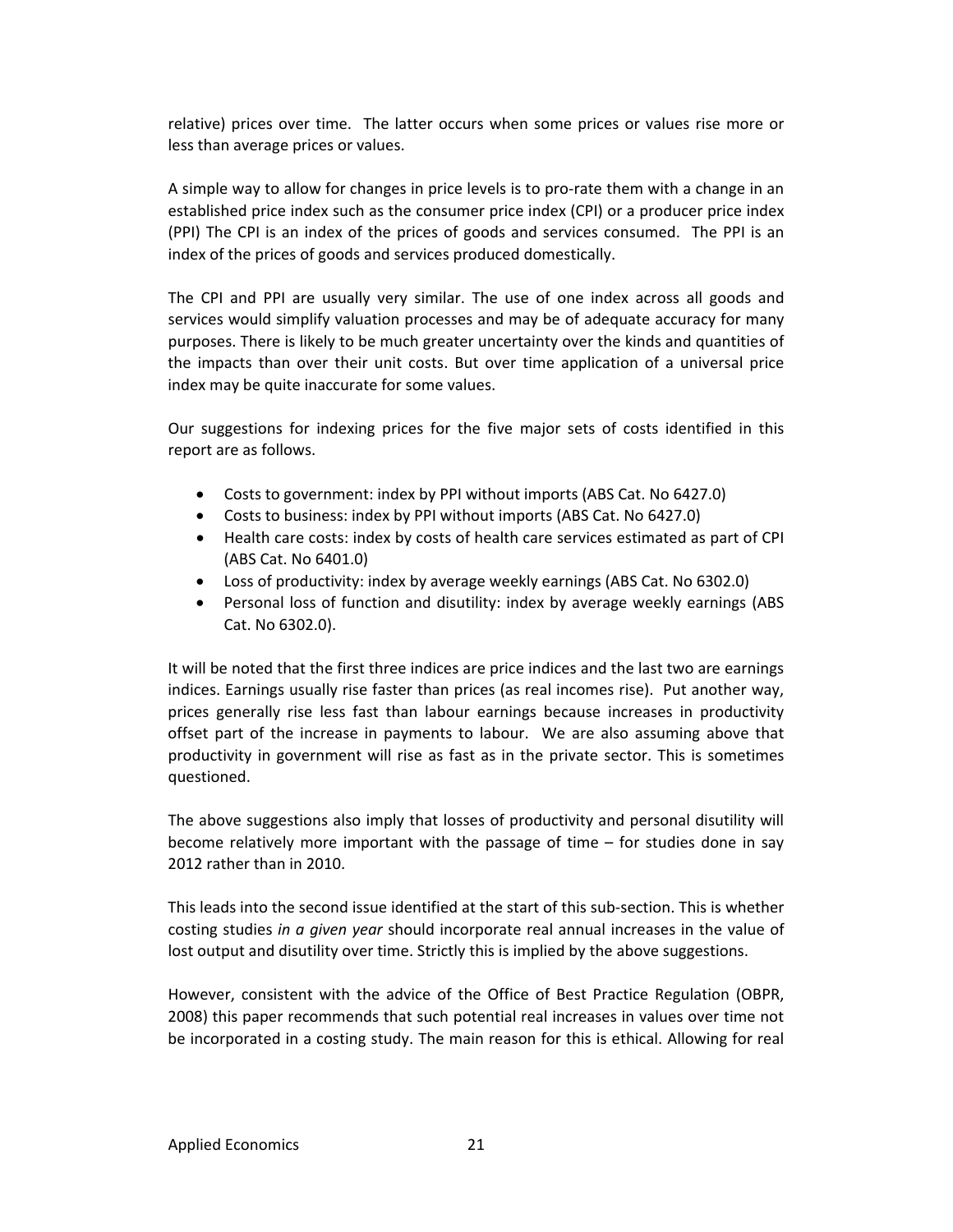increases in the disutility of illness over time would reflect greater incomes and hence willingness to pay to avoid illness. It would give greater weight to the disutility of households with higher incomes and to avoiding illness in say 2015 than in 2010. This does not seem appropriate.

There is a stronger case for allowing for productivity increases over time. In this case, this report inclines to support a constant value for productivity on grounds of simplicity and conservatism of estimation. But increasing values for productivity over time in line with historic increases would be a defensible practice.

## **4.3 Estimating Health Loss of Individuals with Disability Weights and Willingness to Pay**

In this section we briefly discuss estimates of disability weights and average days per illness and then discuss in more detail the value of a year or day in good health.

Mathers et al. (1999) is the main source of information and expertise on disability values in Australia. This report was the basis for the estimates of disability per illness in Abelson et al. (2006). Where Mathers et al. does not provide a direct estimate of disability, a best approximation may have to be made.

Kemmeren et al (2006) also provides well‐researched disability weights for intestinal illnesses, which were applied initially in the Netherlands. These weights also form the basis of the disability rankings employed in New Zealand (Cressey and Lake, 2007 and 2009). Scharff et al. (2009) use equivalent quality of life measures for their estimates of the cost of foodborne disease in Ohio.

A complete review of disability weights and their application is beyond the scope of this paper. However it is apparent that there is an adequate data base for the derivation of disability weights for the major foodborne illnesses.

Abelson et al. (2006) provides data on the length of various foodborne illnesses in Australia. These data may need to be updated, but this should be available from a central agency such as the Australian Institute of Health and Welfare or from state health agencies.

Turning to the dollar cost of disability, this is usually generated from the value of statistical life (VSL) relevant to the country. The value of life is usually referred to as a value of a statistical life (VSL) because this value refers to the life of any unknown person rather than the life of a particular or known person. In Australia, OBPR (2008) recommended a VSL of \$3.5 million in 2008 prices for general policy purposes.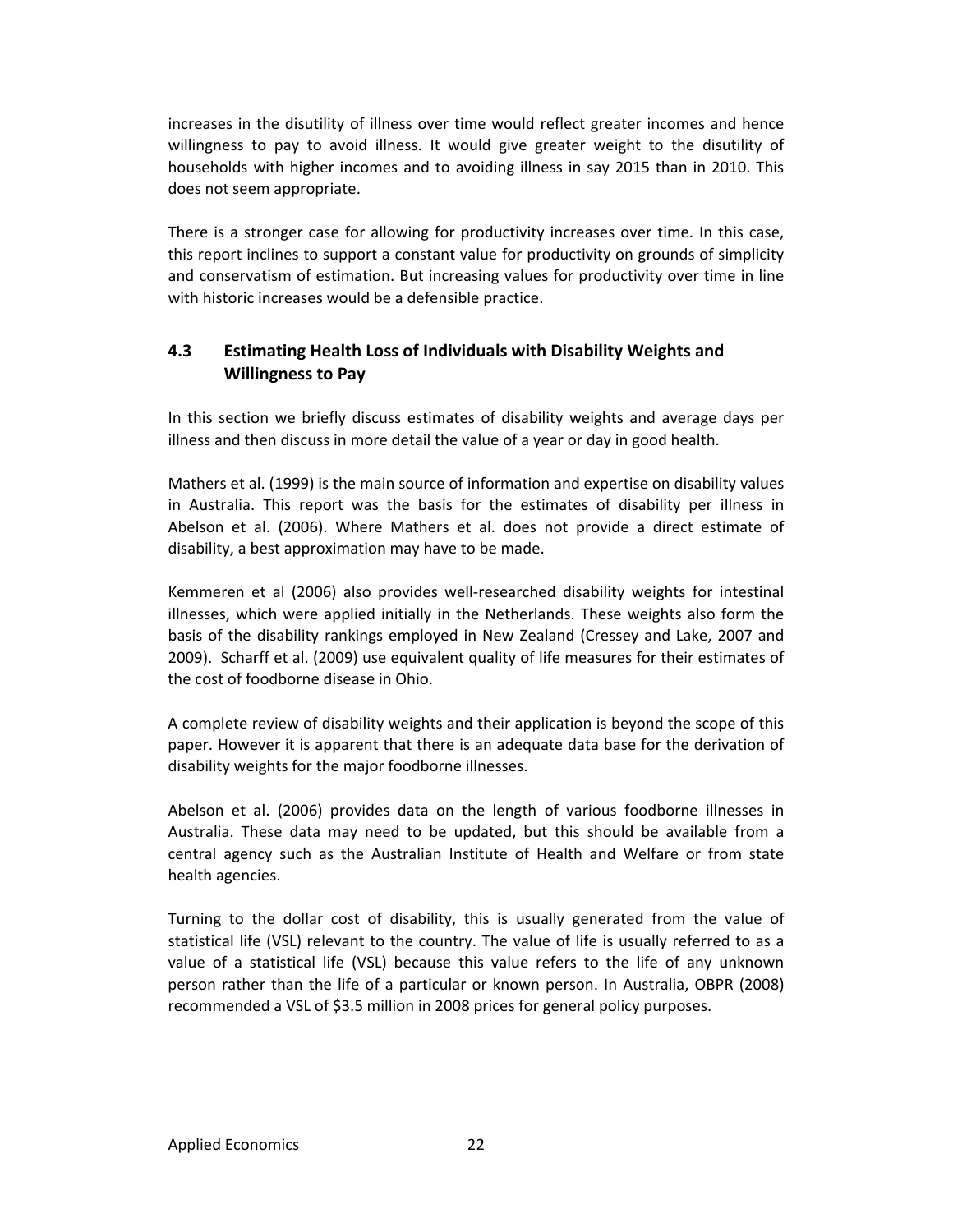Typically the value of a life year is assumed to be a constant annual value which when discounted over 40 years equals the full value of life. The outcome is sensitive to the rate of discount adopted. However for this purpose it is usual to adopt a time preference rate of discount of the order of 3%. Therefore for a value of life of \$3.5m, the value of a life year would be \$151,000.

$$
$3.5\text{m} = 151,000/1.03 + 151,000/(1.03)^2 + \dots 151,000/1.04)^{40} \tag{4.1}
$$

Conversely, the burden of disability adjusted life year would be \$151,000. And the burden of a disability adjusted life day is \$151,000 / 365 = \$413. Conversely this is the value of healthy life day.

Given the way that the value of a quality adjusted life year is estimated, this represents the full value for avoiding the illness, including what individuals would be willing to pay to avoid loss of wages and payments for health care services. This is why any loss of earnings or health care expenses borne by households and estimated elsewhere should be deducted from household costs estimated using this method.

#### **The cost of early deaths**

The premature loss of life years is also a product of the expected life years lost and the value of a relevant life year. People who die from a foodborne illness are often elderly and have a pre‐existing illness. Unlike the typical victim in a road accident who loses 40 or 50 years of life, they may lose 10 or fewer years. In this case the loss may be viewed as the loss of an expected number of life years.

If a year is worth \$151,000, 10 years of lost life would be valued at:

$$
$1.29\text{m} = $151,000/1.03 + $151,000/(1.03)^2 + \dots $151,000/1.03$}^{10}
$$
 (4.2)

Note that is this case a 3% discount rate is used because the discount rate reflects the rate at which individuals discount time (known as the time preference rate) rather than the opportunity cost of capital

However, another group that may be disproportionately represented in the mortality figures is children. The convention is to value loss of a child's life at the full VSL.

#### **4.4 Estimating Third Party Effects**

When a foodborne incident is a major one with significant media coverage, there may be costs not just to the business directly implicated but also to the industry and in some cases to related industries. These costs may be especially significant if an industry loses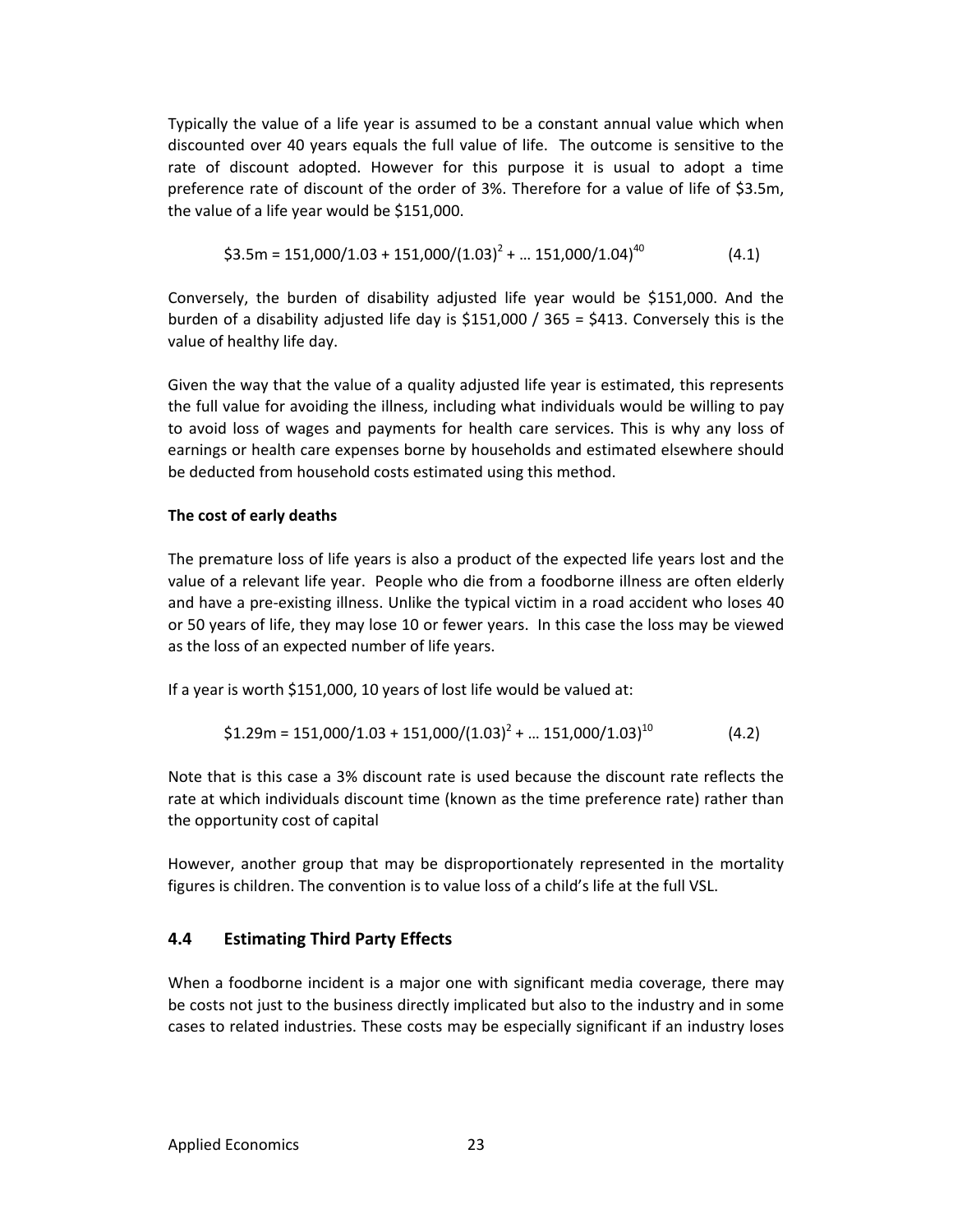brand reputation in export markets as well as in the domestic market. The following two examples are cited in Abelson et al. (2006).

In a study of the outbreak of hepatitis A due to consumption of contaminated oysters from Wallis Lake in NSW, Applied Economics (2003) found that the oyster farmers around Wallis Lake bore a loss of net income of \$0.5 million a year in both the year of the incident (1997) and for a few following years, that the local fishing industry may have incurred a small loss of about \$0.20 million in 1997, and that there may have been small tourism losses. However the study did not find any evidence that oyster sales from other producing areas in NSW suffered from the incident.

In Adelaide in South Australia, in 1995 about 190 people suffered illnesses linked to eating mettwurst contaminated with *E.coli 0111*. Twenty-three children were hospitalised, five suffered long‐term effects and one child died. The supplying business closed down but more relevantly here there was a reported 50% decline in sales of certain lines of processed meat. ANZFSA estimated that this outbreak cost the relevant small goods industry \$400 million. However Minter Ellison (2002) noted that given that any loss of expenditure on these foods would be replaced by expenditure on other locally produced foods, the net cost to Australian industry would have been much lower than this.

In so far as food safety regulation succeeds in reducing major food outbreaks, these "other industry costs" may be a significant component of the potential benefits. However, given the variety of circumstances, it would be inappropriate to adopt a single figure as a plug‐in for all cases.

In the few references on food costs that we have surveyed recently we have not seen any further discussion of this issue. However, more research would doubtless bring up more international and possibly Australian cases. Such research may well be viewed as a priority piece of work.

One other caveat should be made. The net cost to the economy is the loss due to the reallocation of expenditure from one business or industry to another business of industry. It is not the gross loss of revenue or even of profit to the firm responsible for the foodborne incident. In some cases other firms in the industry will also lose as a result. On the other hand, firms supplying substitute goods will gain from the incident. However when exports are lost, the costs to Australian industry may be higher because many of the substitute suppliers will be overseas competitors.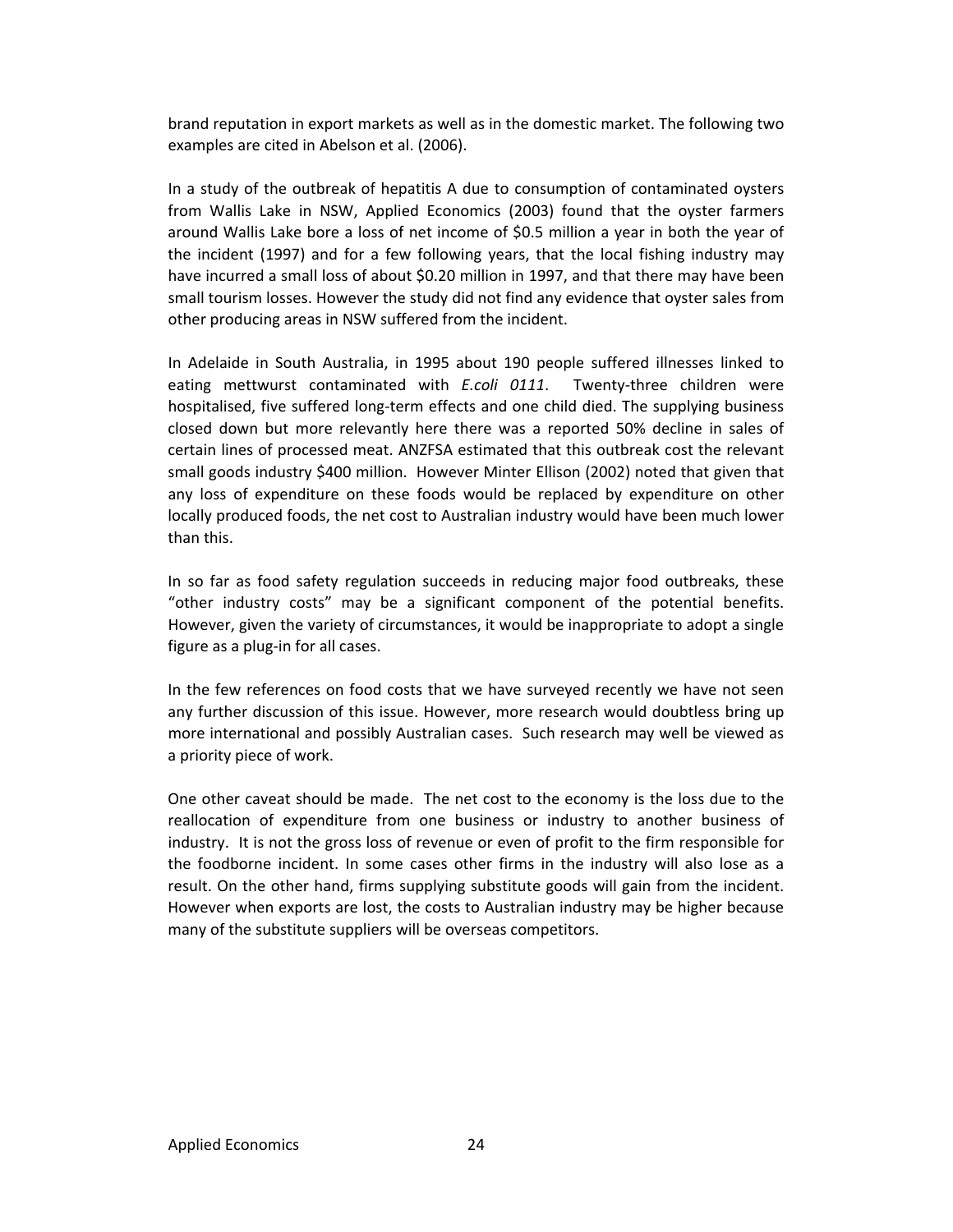## **4.5 Treatment of Risk and Uncertainty**

Three main issues arise in the treatment of risk and uncertainty: reducing risk (or uncertainty) by improving the information base, describing risk and the policy implications.

First, risks may be reduced by obtaining more information. Thus an initial exercise may determine the estimates subject to greatest variance and the estimates that can be most improved by application of a modest amount of study resources. A limited review of some existing FSANZ proposals suggests that there is greatest uncertainty in the causes of foodborne diseases rather than in the impacts of these illnesses or in the unit costs of these illnesses and that this uncertainty is not easy to reduce in the short‐term.

Second, turning to the description of risks, ideally estimates of the cost of foodborne diseases or of the cost savings of changes in regulations would include an estimated frequency distribution of the costs or cost savings (or net social benefits, NSB). However, this may often be viewed as impractical given the many uncertainties and large number of assumptions required to estimate costs or NSB. If so, a cruder form of judgment may be the best that can be achieved. In the Australian study, Abelson et al. (2006) concluded that there was a probability of over 90% that the actual foodborne illness costs would be within 25% of the estimated costs. This was based on expert judgment rather than on statistical analysis of key variables.

Third there are the policy implications of any estimate of cost savings or net benefits of a policy change. If the estimated outcomes are regarded as highly uncertain or subject to large variance, a delay in decision making and an investment of resources in improving information may be the appropriate policy response (if there is a realistic possibility of obtaining improved information). In other cases, a pilot scheme or an incremental approach to introducing new standards may be warranted.

If such strategies are not available, the policy maker (the government) will have to make a decision based on best information available. If this is not a full frequency distribution of the estimated NSB (positive or negative), the information should contain some estimate of the likely mean NSB along with some information about the range of the NSBs and the probabilities of positive or negative NSBs occurring.

## **4.6 Timeframe of Analysis and Discount Rate**

The general convention regarding timeframes for costs or cost-benefit analyses is that the timeframe should reflect the realistic economic lifespan of the project or policy. In the case of a project with major capital expenditure this may involve a major physical asset with a life of 30 or more years. Use of the asset is related to its continued maintenance and economic utility.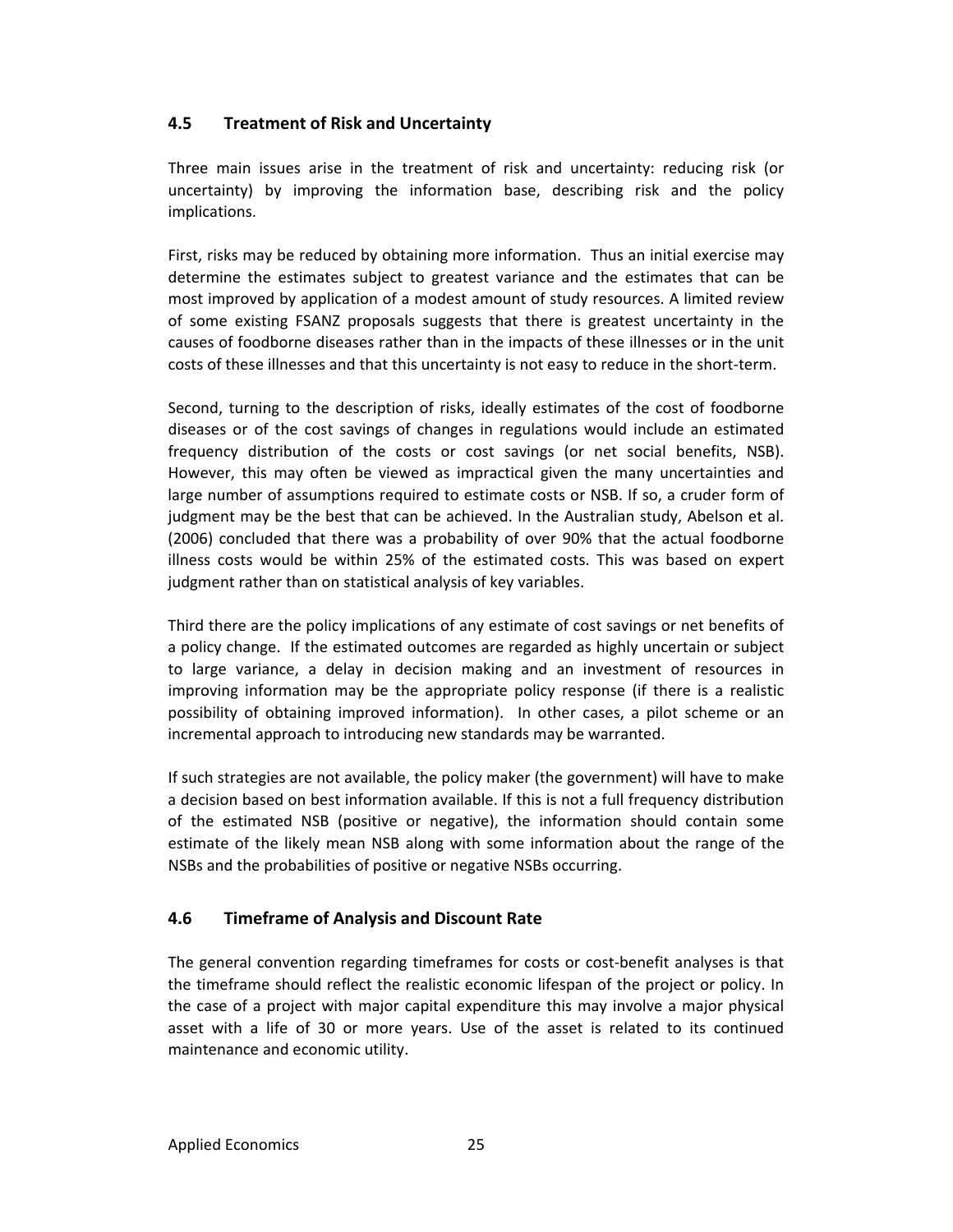However policy changes may have a more limited actual or potential lifespan. In the case of food standards, businesses may respond to a policy change with limited capital expenditure and capital assets with a life of less than 10 years. Most of the changes may involve changes in operating processes, management and recurrent expenditures. In these cases regulations that do not produce a net social benefit within 10 years are unlikely to produce a net social benefit over a longer period.

The view of this report is that most regulatory changes regarding food can be assessed adequately over a 10 year period. Where capital assets with longer lives are created or where there are significant longer-term implications, perhaps those involving the regulations of genetically modified foods or loss of export trade, it may be appropriate to consider a longer period. It is generally a simple practical exercise to incorporate a longer period into the analysis. The main issues would be forecasting problems.

Turning to the choice of discount rates, this report concurs with the recommendation in the *Handbook of Cost‐Benefit Analysis* (Department of Finance and Administration, 2008) that the social opportunity cost of capital, sometimes referred to as the producer rate of discount, is generally the appropriate rate of discount. This ensures that resources are used efficiently. In the context of food producers, this ensures that the rate of return on expenditure on food safety is a high as the rate of return on meeting other consumer preferences.

As far as this consultant is aware there is no formal Australian Government recommendation covering the actual discount rate to be used. The *Handbook* does not recommend any specific rate of discount. The Australian Government Guidelines for Preparing Submissions to the Pharmaceutical Benefits Advisory Committee (version 4.3, 2008) recommend use of a 5% real rate of discount.

This is on the low side of most recommendations. The NSW Treasury (2007) recommends the use of a 7% real rate of discount to be applied to projects and policies. We believe that this rate of discount is generally accepted as a realistic rate to reflect an appropriate real‐risk free rate of return in the private sector (see Abelson, 2010).

## **4.7 Break‐Even Points**

Break‐even points are usually estimated in time (years) or turnover (in the case of food safety this would generally be the percentage or number of illnesses avoided). So long as the concept of the discount rate is maintained, the breakeven point may be expressed equally well in terms of time or illnesses avoided. The discount rate allows for benefits and costs occurring at different points in time.

The use of a breakeven point assessment has two advantages. First, it avoids the need for precise estimates if it can be shown that a policy will at least break even (and may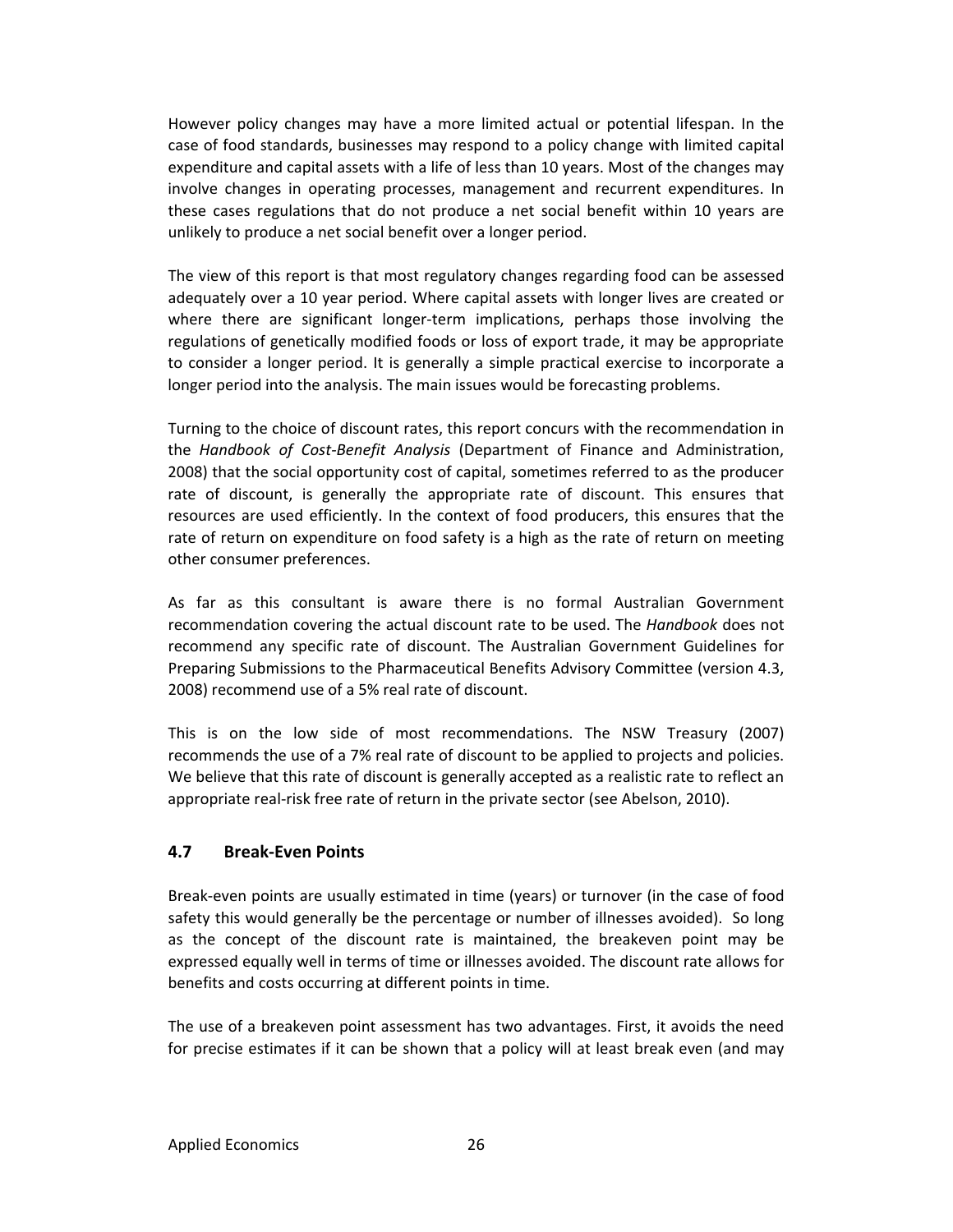show a small net benefit) with conservatively estimated benefits. Second it may be a useful indicator of the risk attached to a policy change. If the breakeven point is in only a few years ahead or at a low rate of illness avoided, the change is relatively low risk.

## **5 A Practical Evaluation Process**

## **5.1 Introduction**

For evaluations of most changes in regulations there are six main steps:

- 1. Identification of key problems and issues
- 2. Establishing Base Case incidents and costs
- 3. Establishing options
- 4. Estimates of costs of options
- 5. Estimates of benefits of options
- 6. Determining any other issues and establishing conclusions.

The main practical issues with respect to these six steps are discussed briefly in this concluding section. The discussion draws in large part on earlier sections and we have tried to avoid repetition.

The outlined evaluation format is consistent with that used in existing FSANZ Proposals for regulatory changes (e.g. FSANZ Proposal P282, 2010; FSANZ Proposal P301, 2009). These Proposals involve a strengthening of the regulations on poultry farmers and egg producers respectively.

In other cases, such as the Raw Milk Proposal (P1007, 2009), some standards for food production may be relaxed. The principles of the evaluation will be similar but the costs may be a minor health safety risk along with additional government monitoring and the benefits may be increased consumer choices. It is not possible to design a one‐size template for all applications.

#### **5.2 Key Problems and Issues**

An accurate analysis of the size and type of problem to be resolved and of their cause(s) is essential to the development of good cost-effective standards.

As Adam Smith (1776) once observed about the role of government in the economy ‐ the cure must be less costly than the disease. The disease, in this foodborne illness, needs to be of some substance to warrant a regulatory response.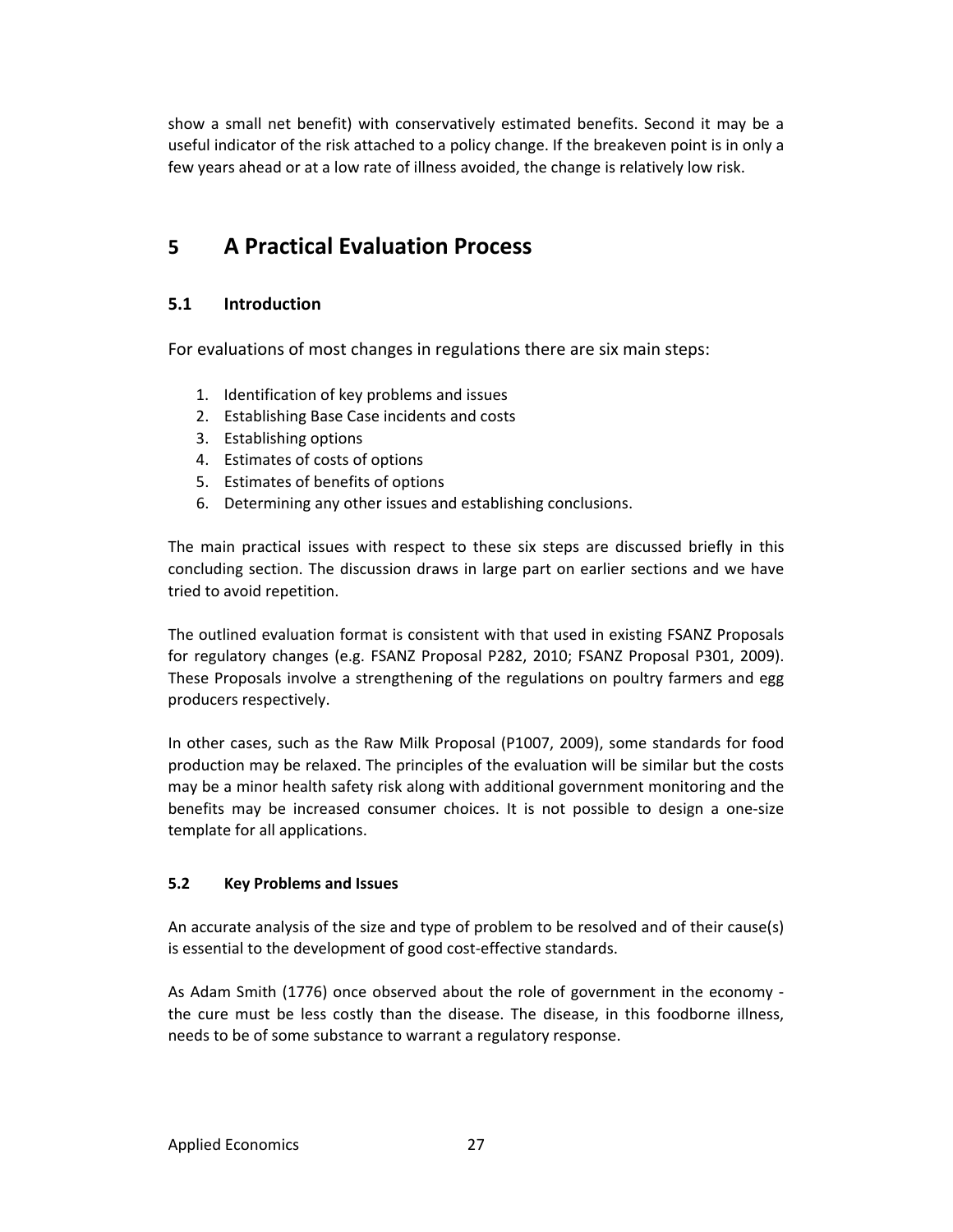Accuracy of diagnosis is critical to the cost-effectiveness of a cure. If the regulator does not have an accurate idea of the cause of a problem, the imposition of regulations across the board may impose unnecessary costs on businesses that do not relate to, or deal with, the cause of the problem.

## **5.3 Establishing Base Case Foodborne Incidents and Costs**

All costs and benefits of a regulation should be estimated relative to a no policy change scenario, which is generally called the "Base Case".

This involves (i) estimating the quantum of illness by type and severity in the Base Case and (ii) the unit cost of each type of illness. Methods for estimating the number and type of incidents and the costs of illnesses have been described in earlier Sections 2, 3 and 4.

As described earlier, the Base Case costs are likely to include health care costs, loss of output and household disutility and pain and suffering and may also include other costs to government and businesses (see especially Section 3). If fixed costs associated with foodborne disease are included, they should be distinguished clearly from variable costs.

Ideally in an evaluation of a regulation the estimated Base Case cost should be related to the problem to be resolved or ameliorated. For example, if the problem is associated with campylobacteriosis in poultry or salmonella in eggs, the Base Case costs would be the *variable* costs associated with these diseases and products.

Estimating this Base Case cost is often difficult because the specific causes of illnesses are often not known except when illnesses are reported from specific foodborne incidents. Some information may also be obtained from community surveys.

However the attribution of the costs of foodborne illnesses to all specific causes should sum to the total cost of foodborne illnesses. To ensure overall consistency of estimated costs it would be useful if FSANZ research could establish approximate total and variable Base Case costs and the attribution of the variable costs to diseases and products.

## **5.4 Establishing Options**

The range of possible policy options include:

- Legal liability, letting markets and courts determine outcomes
- Education and/or labelling, putting the responsibility on consumers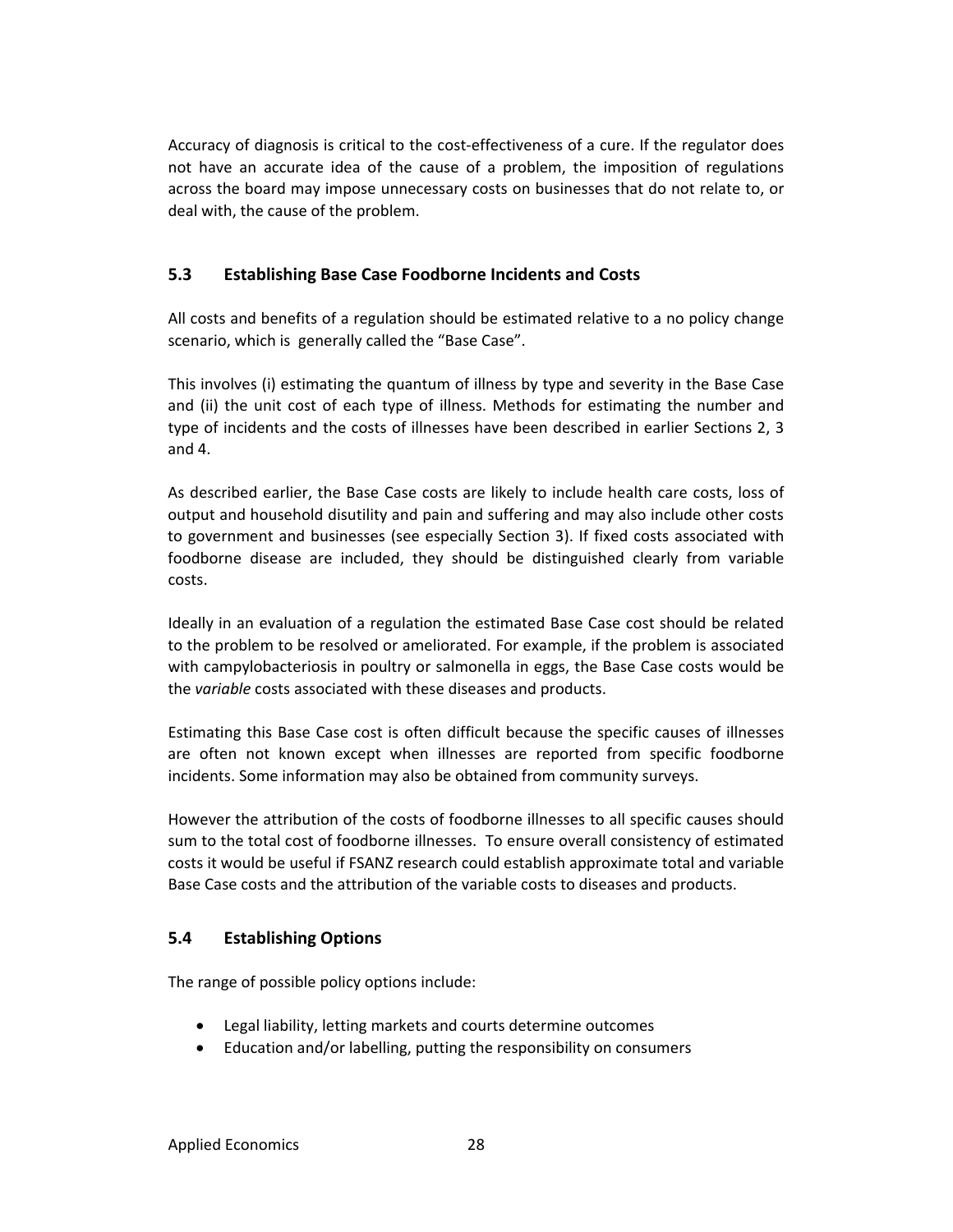- Self-regulation, putting responsibility on producers
- Co-regulation, sharing responsibility between businesses and government
- Light regulation, light government action with penalties for non‐compliance
- Moderate regulation, stronger actions and higher penalties for non-compliance
- Strong regulation, more prescriptive government controls and higher penalties.

There is no fixed set of options for each proposed regulation. Generally the less serious the problem (lower the Base Case costs) the lighter the likely policy response can be. The higher the Base Case costs the stronger the policy response would need to be. In this case there is little likelihood that the softer options will be effective.

The relevant options need to be developed in each case. Some policy options may be combined with others. Generally it may be expected that at least three policy options should be considered. This may include greater or lesser levels of regulation.

Two other points may be noted. First as noted earlier, one operational option is to obtain more information and defer making a determination. Another option is to set sunset clauses on a regulation so that it must be re‐evaluated before it can be extended.

## **5.5 Estimates of Costs of Options**

The major costs of most regulations will be the additional production and management costs imposed on businesses. These are likely to be both capital and recurrent costs. As discussed in Section 3, estimates of these costs would usually be obtained in the first instance from the businesses concerned although they may not always be a reliable source. These costs may be passed on to consumers, but who actually bears these costs finally is a separate issue.

Government may also bear extra costs in the form of additional monitoring and surveillance costs.

Thirdly, households may also bear some costs in the form of restricted products. This cost has not been discussed previously but it may be relevant to some food safety regulations. For example some households believe that regulations on raw milk products restrict the variety of products that may be based on raw milk.

Following standard valuation principles the net loss from restricted products is the difference between the maximum price that consumers are willing to pay for the banned product and the cost of producing it. This loss would be hard to value accurately but may be a relevant consideration in some cases.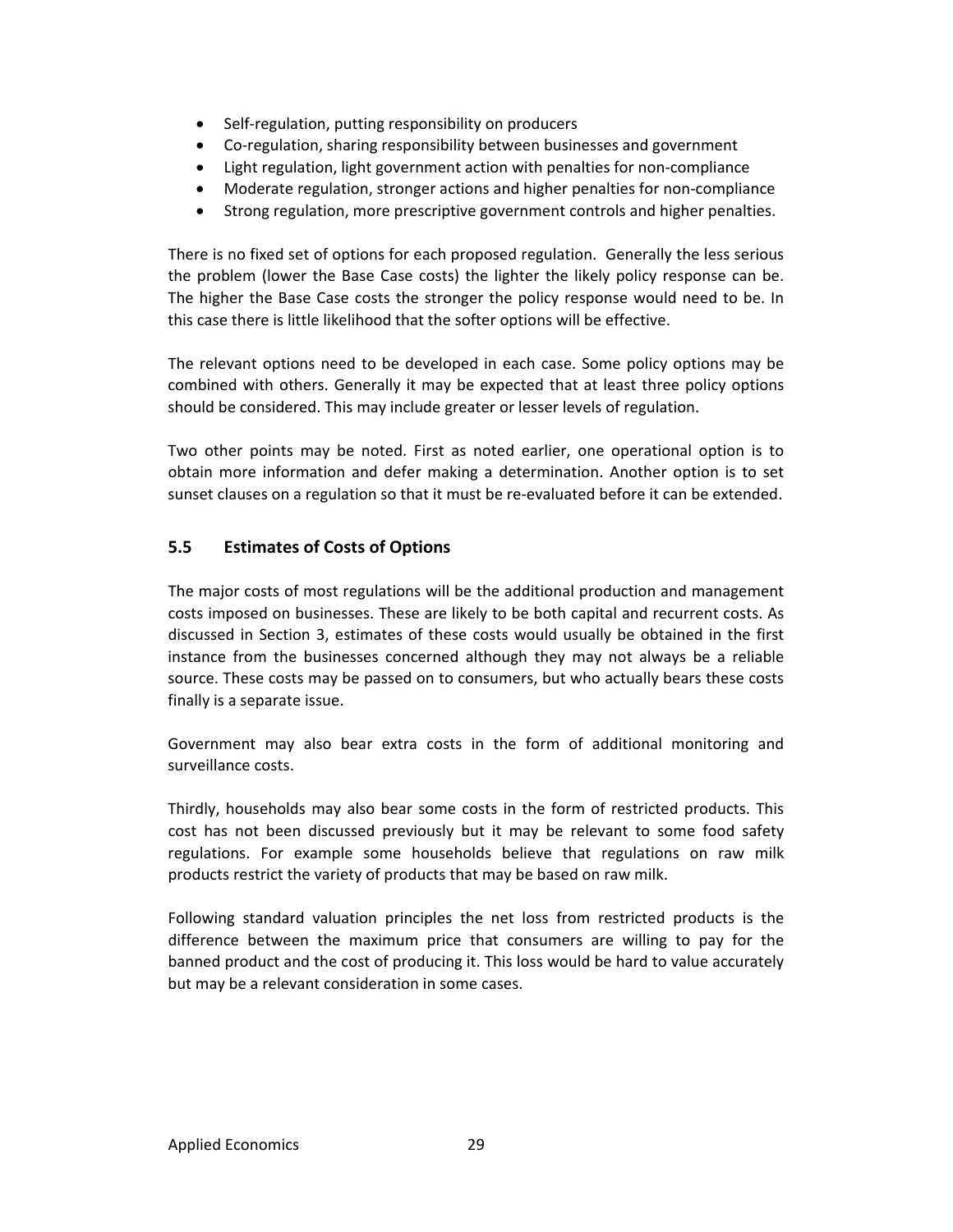## **5.6 Estimates of Benefits of Options**

The major benefit of a food safety regulation is the reduction in foodborne disease costs compared with the Base Case.

The critical estimate is the proportion of foodborne diseases avoided as a result of the regulation. The confidence with which this proportion can be forecast is related directly to the regulator's knowledge of the causes of foodborne incidents in the Base Case.

Another key factor is the effectiveness of the regulations and the extent to which the regulations actually change the behaviour of businesses or consumers. This may depend in part of the efficiency of the monitoring arrangements.

Given that the change in foodborne disease can be estimated, if the fall in disease is uniform across all forms of illness, the benefit is a simple function of the size of the Base Case costs and the percentage fall in illnesses.

If the fall in disease varies with type and severity of illness, the reduction in numbers of each type of disease will have to be estimated and the benefits would be a function of these reductions and the unit cost savings for each type of disease.

## **5.7 Other Issues and Conclusions**

The estimated net benefit will be the estimated benefits less costs. The net benefit is then discounted back to the present to provide an estimated Net Present Value (NPV) of a regulatory change. The estimated NPV may be positive or negative. Other things being equal, this would indicate an efficient or inefficient regulation respectively.

Other factors that a policy maker may wish to consider are unquantified factors, risk and uncertainty and distributional effects. In so far as the evaluation has not been able to forecast or quantify some potentially substantive effects, such as loss of consumer choice, this should be reported. Second, as discussed in Section 4.5, when there is significant variance in the projected results, policy makers should be informed of this in so far as it can be described. Policy makers may be more concerned about infrequent events with potentially large costs than with many small sets of costs. Third, policy makers may have a view about the distributional effects. They may believe that agencies that produce food should be more responsible for food safety issues and that consumers should be protected from unsafe products for which they are not responsible.

These other factors do not change the methods or estimates in a cost‐benefit evaluation. However some discussion of the risks and distributional effects may be included in a report on an economic evaluation.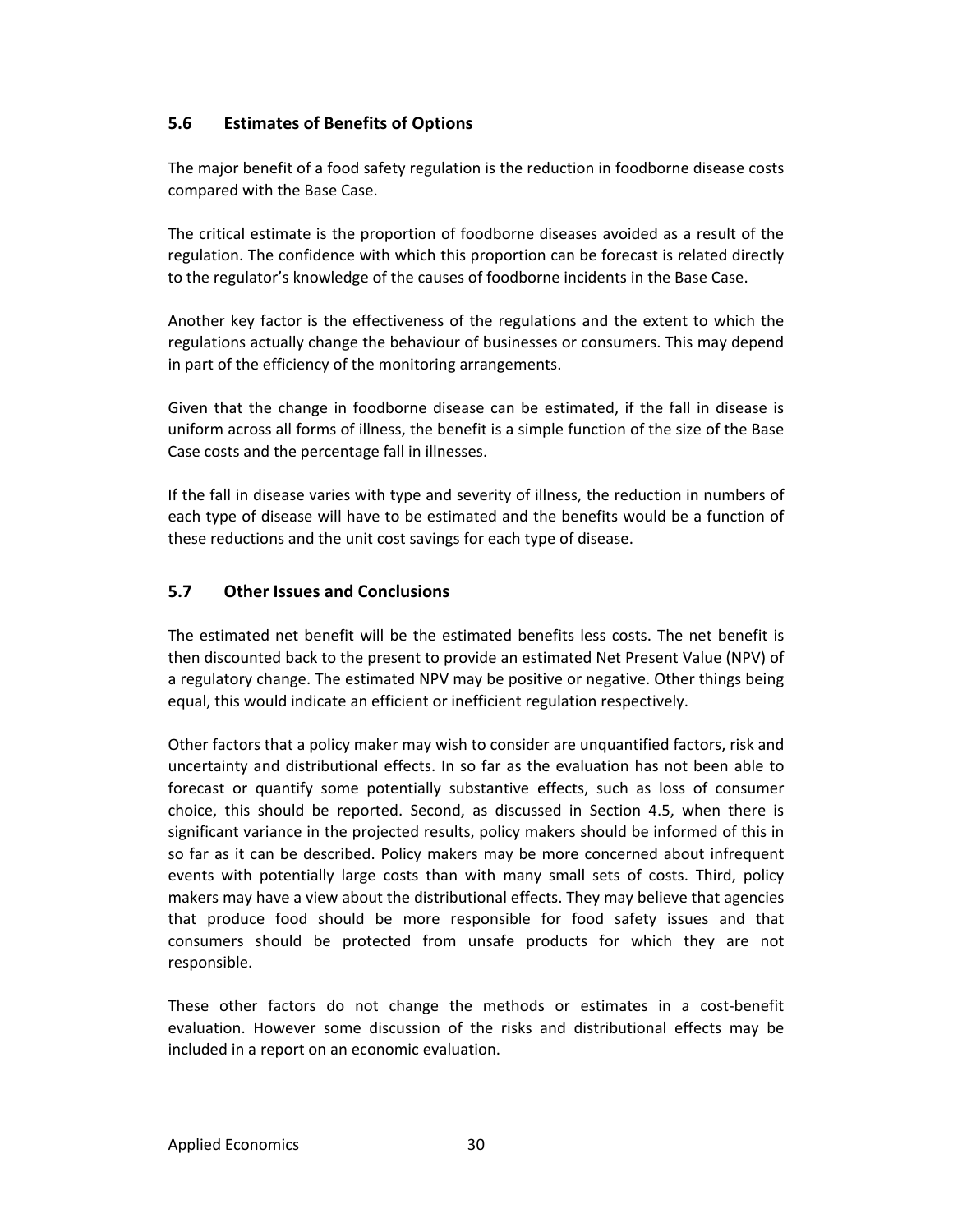## **References**

Abelson, P., Potter‐ Forbes, and G. Hall, 2006, *The Annual Cost of Foodborne Illness in Australia*, Australian Department of Health and Ageing.

Abelson, P., 2010, *Notes on Cost‐Benefit Analysis*, FSANZ Training Workshop, June 2010.

Adlam, B, Perera, S., Gallagher, L. and A. Bhattacharya, 2007, *Acute Gastrointestinal Illness (AGI) Study, Community Survey*, ESR Client Report FW0711, ESR, Wellington.

Allen Consulting Group, 2002, *Food Safety Management Systems: Costs, Benefits and Alternatives*, Australian Department of Health and Ageing & enHealth Council, Canberra.

Applied Economics, 2003, *Guidelines for Environmental Health Planning and Assessment*, Volume 2, Australian Government Department of Health and Ageing & en Health Council, Canberra.

Australia New Zealand Food Authority, 1999, *Food Safety Standards Costs and Benefits: an Analysis of the Regulatory Impact of the Proposed National Food Safety Programs*, ANZFA, Canberra.

BEACH data 2004, *Bettering the Evaluation and Care of Health, a special commissioned analysis on irritable bowel syndrome in general practice April 1998 – March 2004*, conducted 2004.

Buzby, J.C., Roberts, T., Lin, C‐T, J., and J.M. MacDonald, 1996, *Bacterial Foodborne Disease: Medical Costs and Productivity Losses*, Agricultural Economic Report, Food and Consumer Economics Division, Economic Research Services, US Department of Agriculture.

Cressey, P. and R. Lake, 2007, *Risk Ranking: Estimates of the Burden of Foodborne Disease for New Zealand*, prepared for the New Zealand Food Safety Authority.

Cressey, P. and R. Lake, 2008, *Risk Ranking: Estimates of the Cost of Foodborne Disease for New Zealand*, prepared for the New Zealand Food Safety Authority.

Cressey, P. and R. Lake, 2009, *Risk Ranking: DALY Estimates for Selecting Foodborne Diseases in New Zealand Using Revised Dutch Disability Weights*, prepared for the New Zealand Food Safety Authority.

Dalton, C., 2004, 'Foodborne disease surveillance in New South Wales', guest editorial, NSW Public Health Bulletin, 15, 1‐2 (see also pages 3‐5).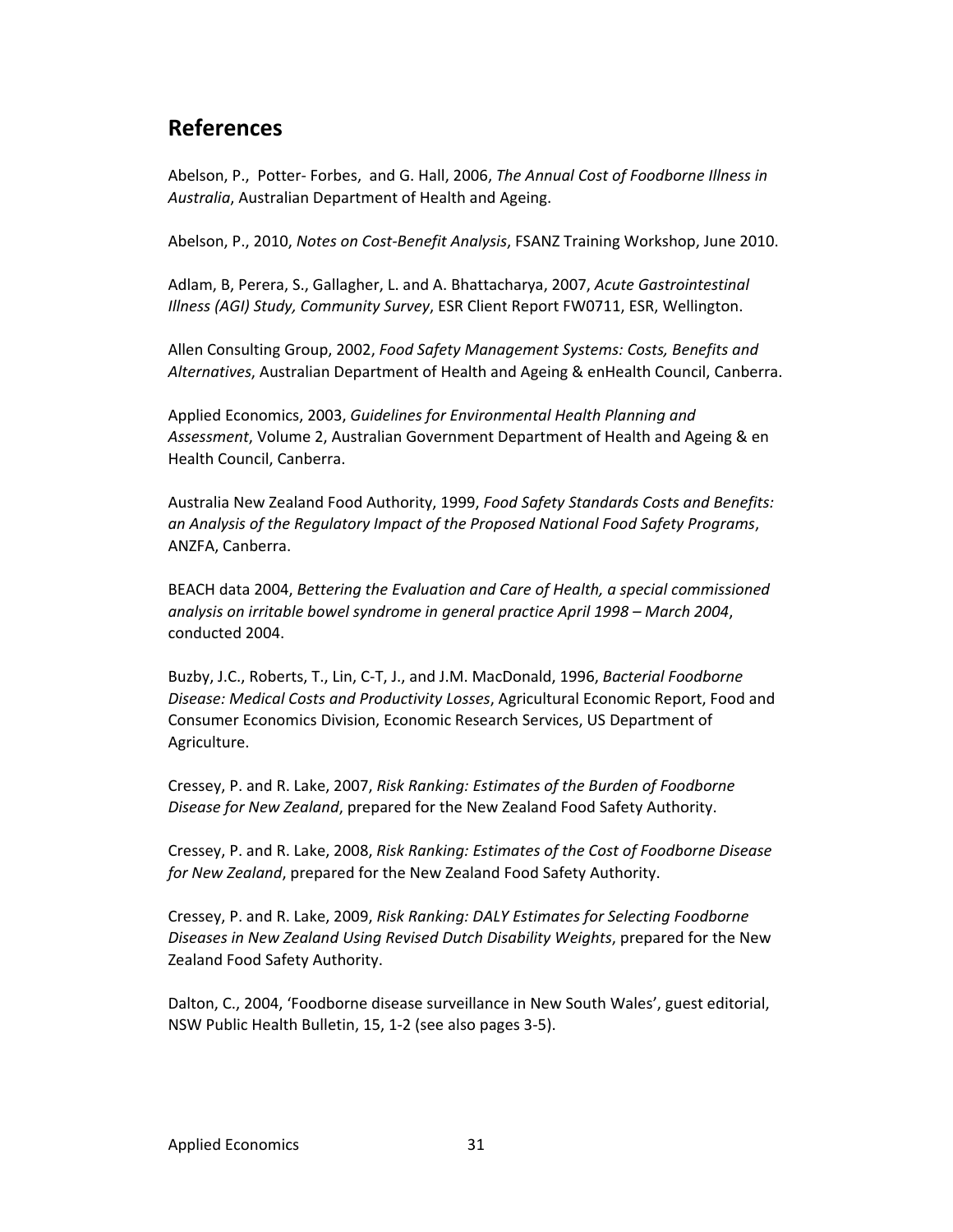Deeble, J., 2002, Stage 2 Report, *Financing of Public Laboratory Services*, draft report to the National Public Health Partnership, Canberra.

Department of Finance and Administration, 2008, *Handbook of Cost‐Benefit Analysis,* DFA, Canberra.

FSANZ, 2009, *Primary Production & Processing Requirements for Raw Milk Products (Australia Only) 1st Assessment Report,* Proposal, P1007.

FSANZ, 2009, *Primary Production & Processing Standard for Eggs and Egg Products*, Proposal P301.

FSANZ, 2010, *Primary Production & Processing Standard for Poultry Meat,* Proposal P282.

Hall, G. and the OzFoodNet Working Group, 2004, *How much gastroenteritis in Australia is due to food? Estimating the incidence of foodborne gastroenteritis in Australia*, NCEPH Working Paper No 51, National Centre for Epidemiology and Public Health, Canberra.

Hammitt, J. K. and K. Haninger, 2007, 'Willingness to Pay for Food Safety: Sensitivity of Duration and Severity of Illness', *American Journal of Agricultural Economics*, 89, 1170‐ 1175.

Jones‐Lee, M., 1992, 'Paternalistic altruism and the value of statistical life', *Economic Journal*, 102, 80‐90.

Kemmeren, J., Mangan, M‐J, van Duynhoven, Y.T., and A. Havelaar, 2006, *Priority setting of foodborne pathogens*, 330080001/2006, National Institute for Public health and the Environment, the Netherlands, (RIVM).

KPMG, 1999, *Costs of Implementing Proposed Food Hygiene Standards*, Report to the Australia New Zealand Food Authority.

Lake, R., Adlam, B. and S. Perera, 2009, *Acute Gastrointestinal Illness (AGI) Study*, Final Study Report, prepared for NZFSA.

Lusk, J., 2007, 'New estimates of the demand for food safety: discussion', *American Journal of Agricultural Economics*, 89, 1189‐1190.

Mathers, C., Vos, T., and C. Stevenson, 1999*, The Burden of Disease and Injury in Australia, Australian Institute of Health and Welfare*, AIHW cat. No. PHE 17, Canberra.